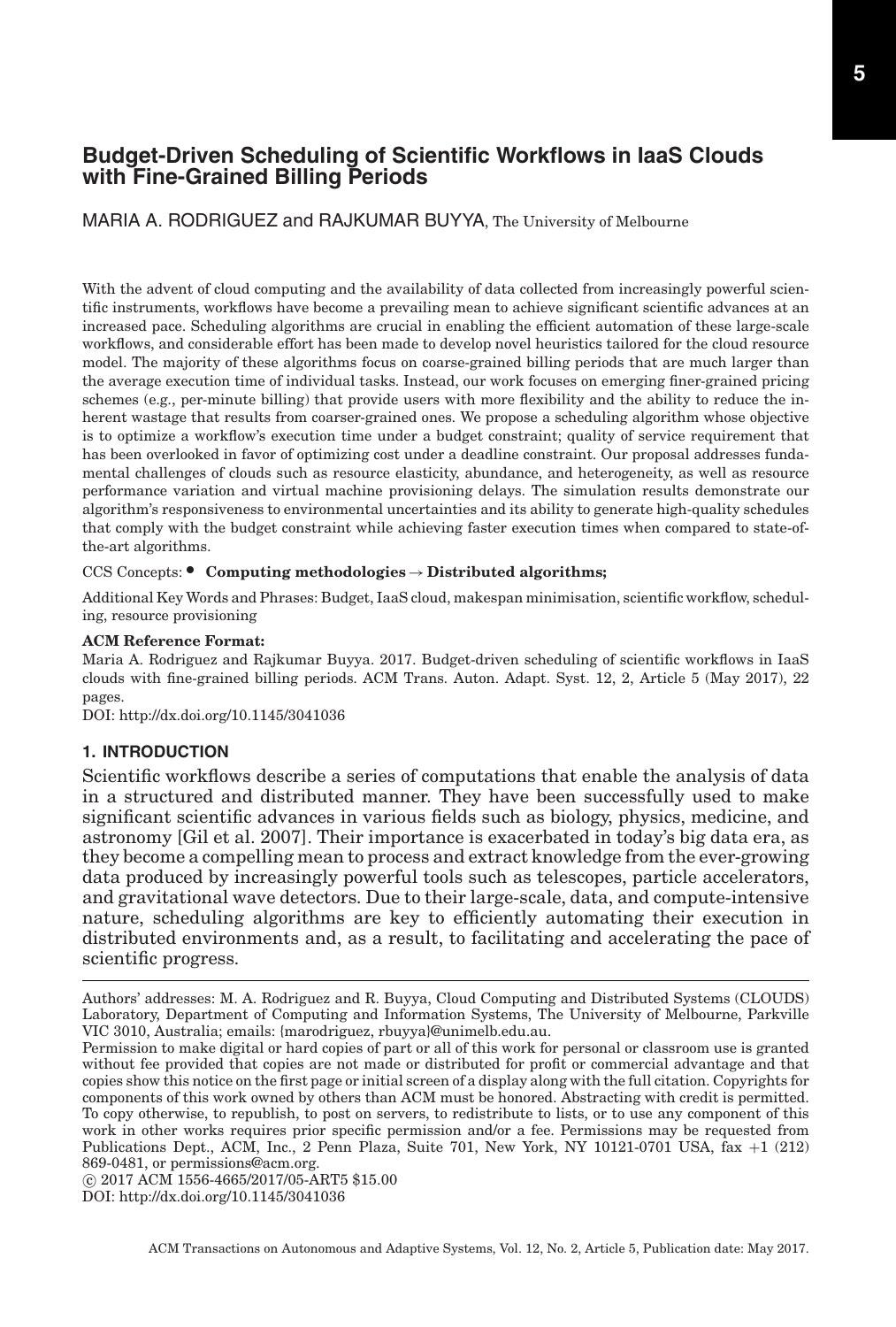The emergence of cloud computing has brought with it several advantages for the deployment of large-scale scientific workflows. In particular, Infrastructure as a Service (IaaS) clouds allow workflow management systems to access a virtually infinite pool of resources that can be acquired, configured, and used as needed and are charged on a pay-per-use basis. IaaS providers offer virtualized compute resources called Virtual Machines (VMs) for lease. They have a predefined CPU, memory, storage, and bandwidth capacity, and different resource bundles (i.e., VM types) are available at varying prices. They can be elastically acquired and released and are generally charged per time frame or billing period. While VMs deliver the compute power, IaaS clouds also offer storage and networking services, providing the necessary infrastructure for the execution of workflow applications.

The adoption of cloud computing for scientific workflow deployment has led to extensive research on designing efficient scheduling algorithms capable of elastically utilizing VMs. This ability to modify the underlying execution environment is a powerful tool that allows algorithms to scale the number of resources to achieve both performance and cost efficiency. However, this flexibility is limited when coarse-grained billing periods such as hourly billing are enforced by providers. As the average execution time of workflow tasks is considerably smaller than a billing cycle, algorithms are obliged to focus on maximizing the usage of time slots in leased VMs as a cost-controlling mechanism. This not only restricts the degree of scalability in terms of resources but also leads to inevitable wastage as idle time slots will naturally occur due to performance restrictions and dependencies between tasks. This coarse-grained billing period is assumed by the majority of existing algorithms dealing with resource provisioning and scheduling in clouds. Instead, our work targets emerging pricing models that are designed to give users more flexibility and reduce wastage by offering fine-grained charging periods such as per-minute billing. Under this model, algorithms can more freely take advantage of the cloud's resource abundance, and, as a result, more aggressive dynamic scaling policies are needed. The potential of using a different VM for each workflow task emphasizes the importance of making accurate resource provisioning decisions that are not only guided by the scheduling objectives but also by characteristics inherent to clouds such as resource performance variation and a non-negligible VM provisioning delay.

The utility-based pricing model offered by cloud providers means that finding a tradeoff between cost and performance is a common denominator for scheduling algorithms. This is done mostly by trying to minimize the total infrastructure cost while meeting a time constraint or deadline. Only a small fraction of techniques focus on scheduling under budget constraints. Most of them are based on computationally intensive metaheuristic techniques that do not scale well with the number of tasks in the workflow and that produce a static schedule unable to adapt to the inherent dynamicity of cloud environments. Others include a deadline constraint that guides the optimization process, and the budget is only taken into consideration when deciding the feasibility of a potential schedule. Contrary to this, we propose a budget-driven algorithm whose objective is to optimize the way in which the budget is spent so that the makespan (i.e., total execution time) of the application is minimized. It includes a budget distribution strategy that guides the individual expenditure on tasks and makes dynamic resource provisioning and scheduling decisions to adapt to changes in the environment. Also, to improve the quality of the optimization decisions made, two different mathematical models are proposed to estimate the optimal resource capacity for parallel tasks derived from data distribution structures. Our simulation results demonstrate that our algorithm is scalable, adaptable, and capable of generating efficient schedules with high quality in terms of meeting the budget constraint with lower makespans when compared to state-of-the-art algorithms.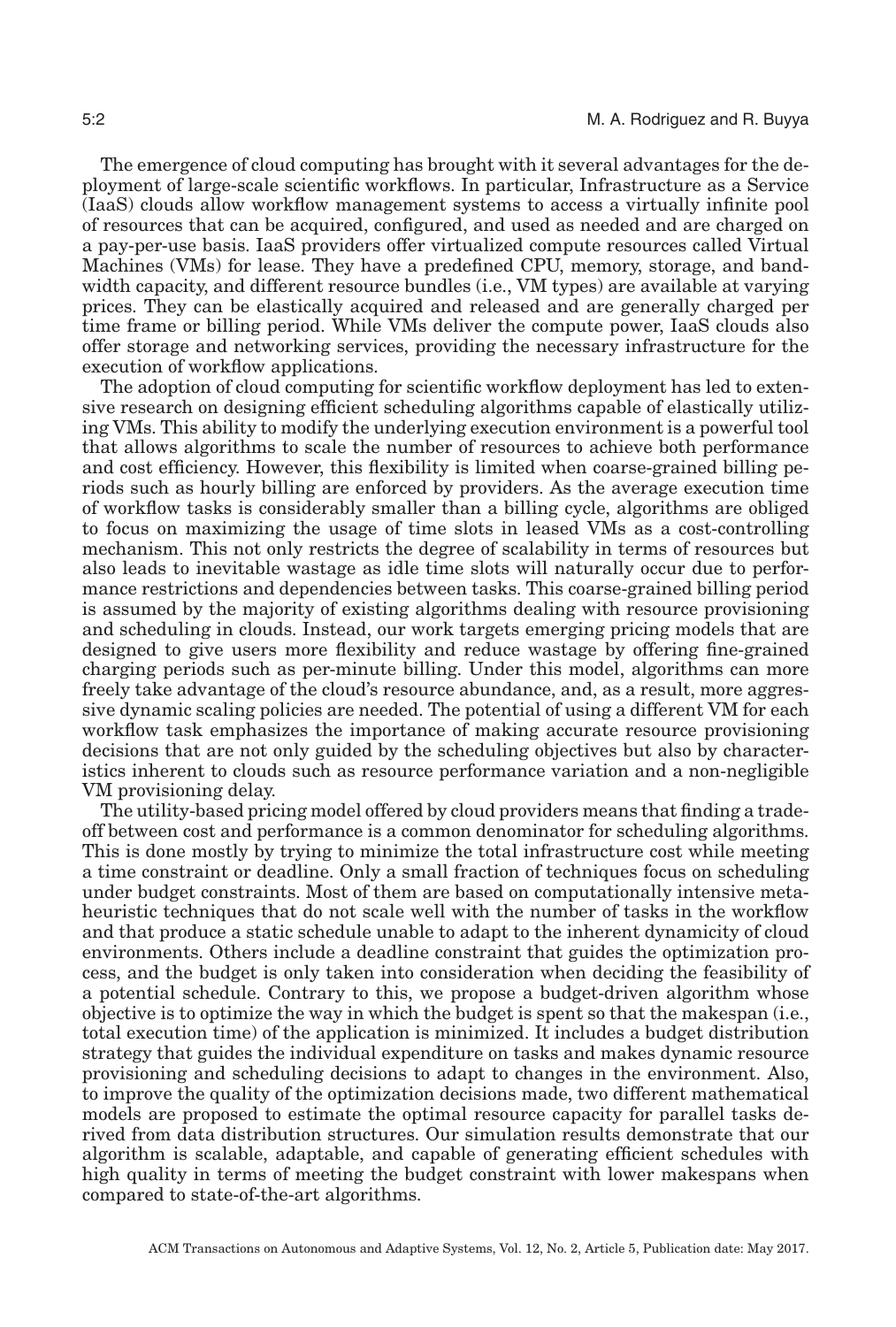The rest of this article is organized as follows. Section [2](#page-2-0) presents the related work followed by the application and resource models in Section [3.](#page-3-0) Section [4](#page-5-0) explains the proposed resource provisioning and scheduling algorithm. Section [5](#page-13-0) presents the experimental setup and the evaluation of our solution. Finally, conclusions and future work are outlined in Section [6.](#page-19-0)

# **2. RELATED WORK**

<span id="page-2-0"></span>Our work is related to algorithms for workflow scheduling in IaaS clouds capable of elastically scaling resources. The Partitioned Balanced Time Scheduling (PBTS) algorithm [Byun et al. [2011\]](#page-20-1) divides the execution of the workflow into time partitions the size of the billing period. Then, it optimizes the schedule of the tasks in each partition by estimating the minimum number of homogeneous VMs required to finish them on time. It differs from our solution in that we do not assume tasks can finish within one billing period, and we consider VM types with different characteristics and prices. SCS [Mao and Humphrey [2011\]](#page-20-2) and Dyna [Zhou et al. [2016\]](#page-21-0) are other algorithms with an auto-scaling mechanism to dynamically allocate and deallocate VMs based on the current status of tasks. They differ from our proposal as they consider dynamic and unpredictable workloads of workflows and assume an hourly billing period. Designed to schedule a single workflow while dynamically making resource provisioning decisions are the heuristics proposed by Poola et al. [\[2014\]](#page-20-3) and Wang et al. [\[2014\]](#page-21-1); however, they also assume a pricing model based on an hourly rate. Furthermore, all of the mentioned algorithms have different objectives to our solution, as they aim to minimize the execution cost while meeting a deadline constraint.

The Dynamic Provisioning Dynamic Scheduling (DPDS) algorithm [Malawski et al. [2012\]](#page-20-4) is another strategy that dynamically scales the VM pool and was designed to schedule a group of interrelated workflows (i.e., ensembles) under budget and deadline constraints. It does so by creating an initial pool of homogeneous VMs with as many resources as allowed by the budget and updating it at runtime based on a utilization measure estimated using the number of busy and idle VMs. DPDS differs from our work in several aspects; mainly, its provisioning strategy is suited for coarse-grained periods and we focus on scheduling a single workflow without considering a deadline constraint.

Only a few algorithms targeting IaaS clouds consider a budget constraint as part of their objectives. The Static Provisioning Static Scheduling (SPSS) algorithm [Malawski et al. [2012\]](#page-20-4) considers the scheduling of workflow ensembles under deadline and budget constraints. The deadline guides the scheduling process of individual workflows by assigning sub-deadlines to tasks. These are then assigned to VMs that can complete their execution on time with minimum cost. This process is repeated until all the workflows have been scheduled or the budget has been reached. Pietri et al. [\[2013\]](#page-20-5) proposed SPSS-EB, an algorithm based on SPSS and concerned with meeting energy and budget constraints. The execution of the workflow is planned by scheduling each task so the total energy consumed is minimum, a plan is then accepted an executed only if the energy and budget constraints are met. Our work is different from these approaches in two aspects. First, they consider a second constraint as part of the scheduling objectives. Moreover, they make static provisioning and scheduling decisions and do not account for VM provisioning and deprovisioning delays or performance degradation.

A dynamic budget-aware algorithm capable of making auto-scaling and scheduling decisions to minimize the application's makespan is presented by Mao and Humphrey [\[2013\]](#page-20-6). However, they consider an hourly budget instead of a budget constraint for the entire workflow execution and aim to optimize the execution of a continuous workload of workflows. Similarly to our work, the Critical-Greedy [Wu et al. [2015\]](#page-21-2) algorithm considers a financial constraint while minimizing the end-to-end delay of the workflow execution. However, it does not include billing periods on its cost estimates and hence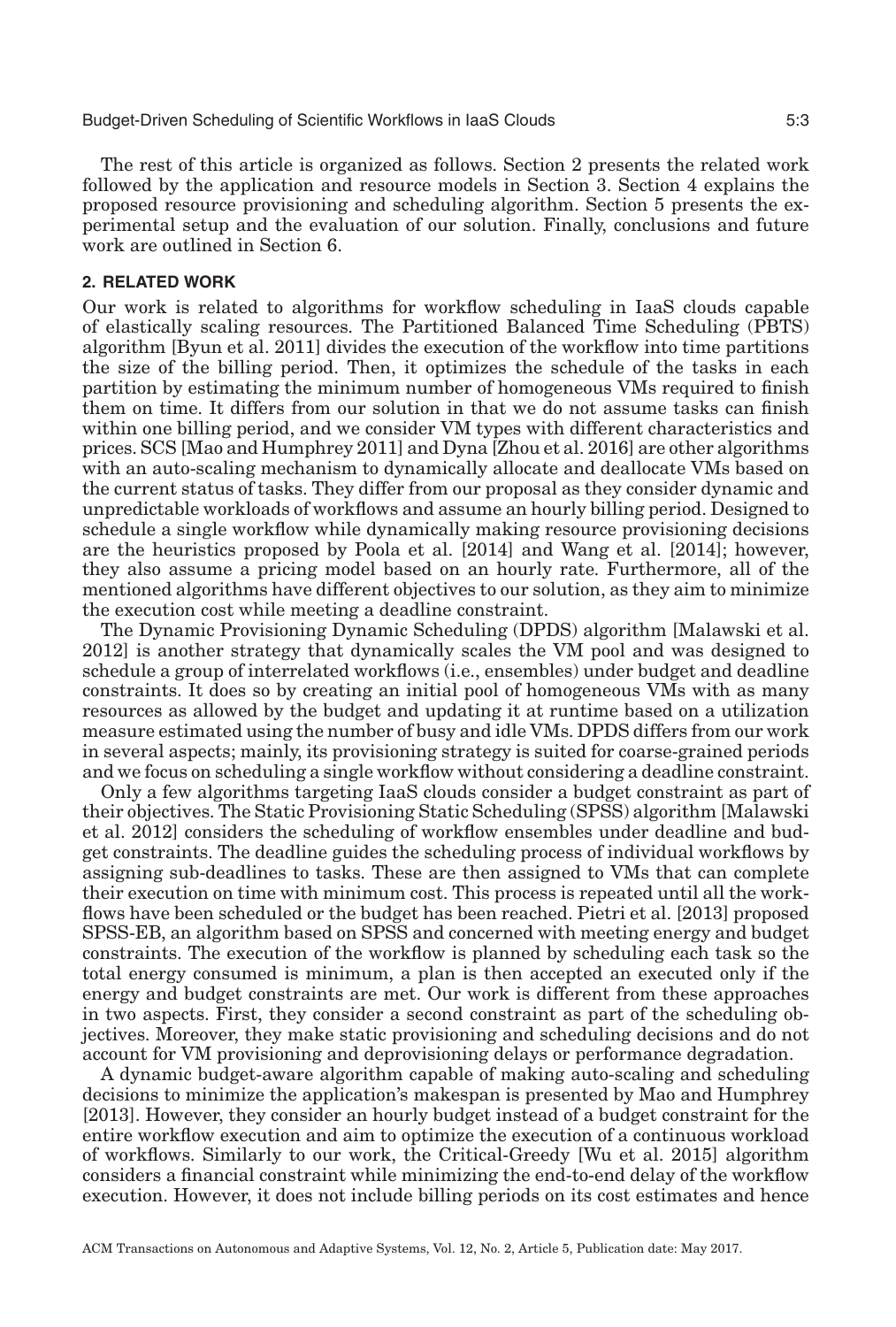considers VMs priced per unit of time. Also, the output of the algorithm is a task to VM type mapping and the authors do not propose a strategy to assign the tasks to actual VMs while considering their startup time and performance degradation.

The Revised Discrete Particle Swarm Optimization (RDPSO) algorithm [Wu et al. [2010\]](#page-21-3) uses a technique based on particle swarm optimization to produce a near-optimal schedule that minimizes either cost or time and meets constraints such as deadline and budget. In contrast to our approach, the algorithm is based on a computationally intensive meta-heuristic technique that produces a globally optimized schedule. ScaleStar [Zeng et al. [2012\]](#page-21-4) is another algorithm that considers a budget constraint. Similarly to our approach, it aims to minimize the makespan of the workflow. However, although it explicitly considers billing periods of one hour, their total execution cost calculation does not consider the fact that partial utilization of VMs is charged as full time utilization. These algorithms also differ from our solution in that they produce static schedules and assume a finite set of VMs is available as input.

Malawski et al. [\[2015\]](#page-20-7) present a mathematical model that optimizes the cost of scheduling workflows under a deadline constraint. As opposed to our algorithm, it considers a multi-cloud environment where each provider offers a limited number of VMs billed per hour. They group tasks on each level based on their computational cost and input/output data and schedule these groups instead of single tasks. They achieve this by modeling the problem as a mixed integer program, which differs from ours as it generates a static schedule for the entire workflow as opposed to a resource provisioning plan for a subset of the workflow tasks. Genez et al. [\[2012\]](#page-20-8) also formulate the problem of scheduling a workflow on a set of subscription-based and on-demand instances as an integer program. However, the output of their model is a static schedule indicating the mapping of tasks to VMs as well as the time when they are meant to start their execution. This limits the scalability of the algorithm, as the number of variables and constraints in the formulation increases rapidly with the number of cloud providers, maximum number of VMs that can be leased from each provider, and the number of tasks in the workflow.

## **3. APPLICATION AND RESOURCE MODELS**

<span id="page-3-0"></span>This work is designed to schedule scientific workflows composed of tasks that are computationally and data intensive. Specifically, we consider workflows modeled as Directed Acyclic Graphs (DAGs); that is, graphs with directed edges and no cycles or conditional dependencies. Formally, a workflow *W* is composed of a set of tasks  $T = \{t_1, t_2, \ldots, t_n\}$  and a set of edges *E*. An edge  $e_{ij} = (t_i, t_j)$  exists if there is a data dependency between  $t_i$  and  $t_j$ , case in which  $t_i$  is said to be the parent task of  $t_j$  and  $t_j$ the child task of *ti*. Based on this, a child task cannot run until all of its parent tasks have completed their execution and its input data are available in the corresponding compute resource. The amount of input data required by task *t* is defined as  $\overline{d}_t^{in}$ , and the amount of output data it produces as  $d_t^{out}$ .

We define the sharing of data between tasks to take place via a global storage system such as Amazon S3 [Google [2015a\]](#page-20-9). In this way, tasks store their output in the global storage and retrieve their inputs from the same. This model has two main advantages. First, the data are persisted and, hence, can be used for recovery in case of failures. Moreover, unlike a peer-to-peer model where VMs need to remain active until all of the child tasks have received the corresponding data, a shared storage enables asynchronous computation as the VM running the parent task can be released as soon as the data are persisted in the storage system.

We assume a pay-as-you go model where VMs are leased on-demand and are charged per billing period  $\tau$ . We acknowledge that any partial utilization results in the VM usage being rounded up to the nearest billing period. Nonetheless, we focus on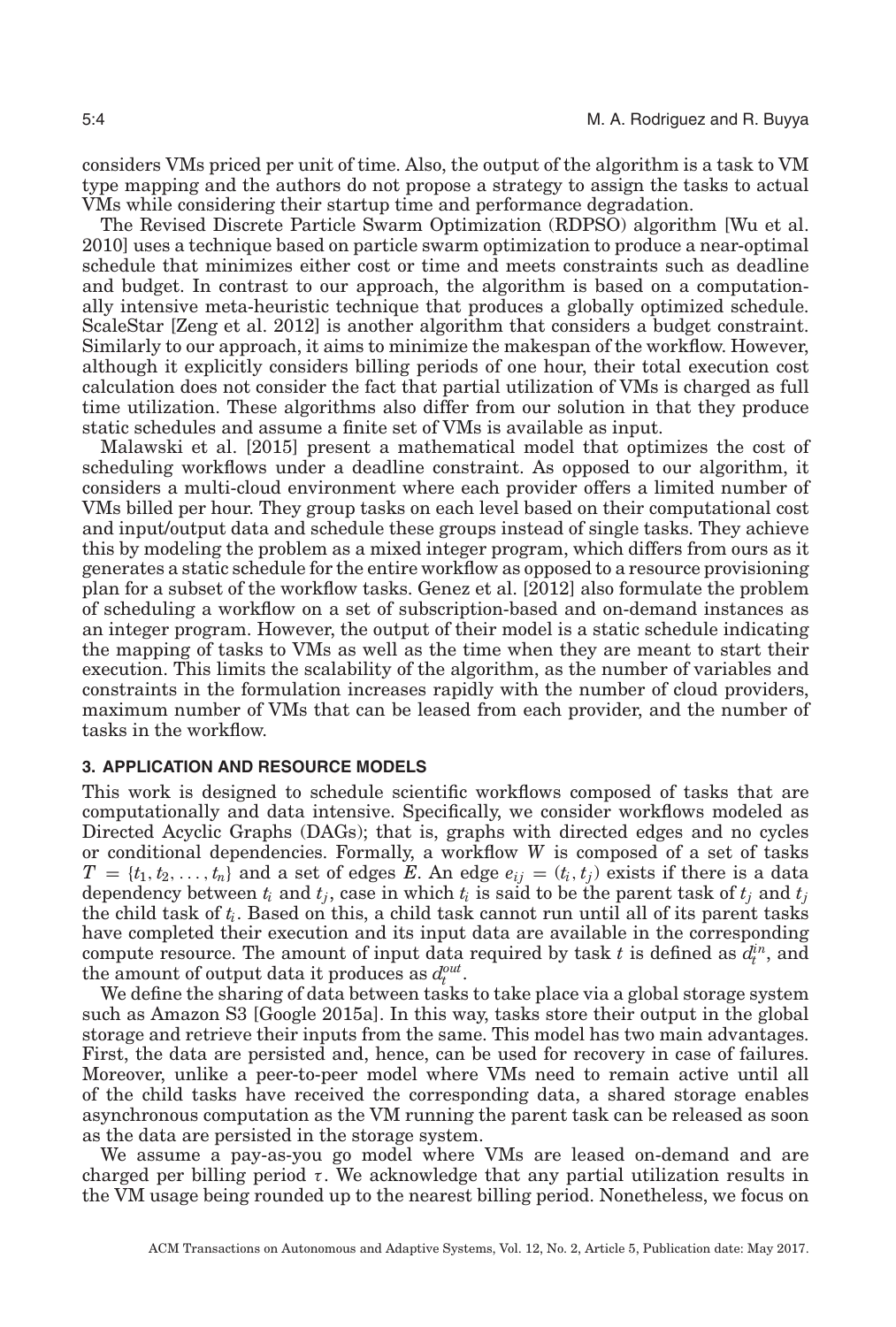Budget-Driven Scheduling of Scientific Workflows in IaaS Clouds 5:5

fine-grained billing periods such as one minute, as offered by providers such as Google Compute Engine Google [\[2015c\]](#page-20-10) and Microsoft Azure Microsoft [\[2015\]](#page-20-11). We consider a single cloud provider and a single data center or availability zone. In this way, network delays are reduced and intermediate data transfer fees eliminated. Finally, we impose no limit on the number of VMs that can be leased from the provider.

We acknowledge that characteristics such as multi-tenancy, virtualization, and the heterogeneity of non-virtualized hardware in clouds result in variability in the performance of resources [Schad et al. [2010;](#page-21-5) Ostermann et al. [2010;](#page-20-12) Gupta and Milojicic [2011;](#page-20-13) Iosup et al. [2011;](#page-20-14) Jackson et al. [2010\]](#page-20-15). In particular, we assume a variation in the performance of network resources and VM CPUs with their maximum achievable performance being based on the bandwidth and CPU capacity advertised by the provider. Ultimately, this results in a degradation of data transfer times and task execution times.

The IaaS provider offers a range of VM types  $VMT = \{vmt_1, vmt_2, \ldots, vmt_n\}$  with different prices and configurations. The execution time,  $E_t^{vmt}$ , of each task on every VM type is available to the scheduler. Different performance estimation methods can be used to obtain this value. The simplest approach is to calculate it based on an estimate of the size of the task and the CPU capacity of the VM type. Another valid method could be based on the results obtained after profiling the tasks on a baseline machine. This topic is out of the scope of this article; however, notice that our solution acknowledges that this value is simply an estimate and does not rely on it being 100% accurate to achieve its objectives.

VM types are also defined in terms of their cost per billing period *c*v*mt* and bandwidth capacity  $b_{vnt}$ . An average measure of their provisioning  $prov_{vnt}$  delay is also included as part of their definition. We assume a global storage system with an unlimited storage capacity. The rates at which it is capable of reading and writing are  $GS_r$  and  $GS_w$ , respectively. The time it takes to transfer and write *d* output data from a VM of type v*mt* into the storage is defined as

$$
N_{d,vmt}^{out} = (d/b_{vmt}) + (d/GS_w).
$$
\n<sup>(1)</sup>

Similarly, the time it takes to transfer and read a task's output data from the storage to a VM of type v*mt* is defined as

<span id="page-4-0"></span>
$$
N_{d,vmt}^{in} = (d/b_{vmt}) + (d/GS_r).
$$
 (2)

As depicted in Equation [\(3\)](#page-4-0), the total processing time  $PT_t^{vmt}$  of task  $t$  on a VM of type v*mt* is calculated as the sum of the task's execution time and the time it takes to read the required  $n_{in}$  input files from the storage and write  $n_{out}$  output files to it. Notice that there is no need to read an input file whenever it is already available in the VM were the task will execute. This occurs when parent and child tasks run on the same machine,

$$
P_t^{\nu mt} = E_t^{\nu mt} + \left(\sum_{i=1}^{n_{in}} N_{d_i, \nu mt}^{in}\right) + \left(\sum_{i=1}^{n_{out}} N_{d_i, \nu mt}^{out}\right).
$$
 (3)

The cost of using a resource *r*v*mt* of type v*mt* for *leaser* time units is defined as

$$
C_{r_{vmt}} = \lceil (prov_{vmt} + lease_r) / \tau \rceil * c_{vmt}.
$$
\n(4)

Finally, we assume data transfers in and out of the global storage system are free of charge, as is the case for products like Amazon S3 [Google [2015a\]](#page-20-9), Google Cloud Storage [Google [2015b\]](#page-20-16), and Rackspace Block Storage [Rackspace [2015\]](#page-20-17). As for the actual data storage, most cloud providers charge based on the amount of data being stored. We do not include this cost in the total cost calculation of neither our implementation nor the implementation of the algorithms used for comparison in the experiments. The reason for this is to be able to compare our approach with others designed to transfer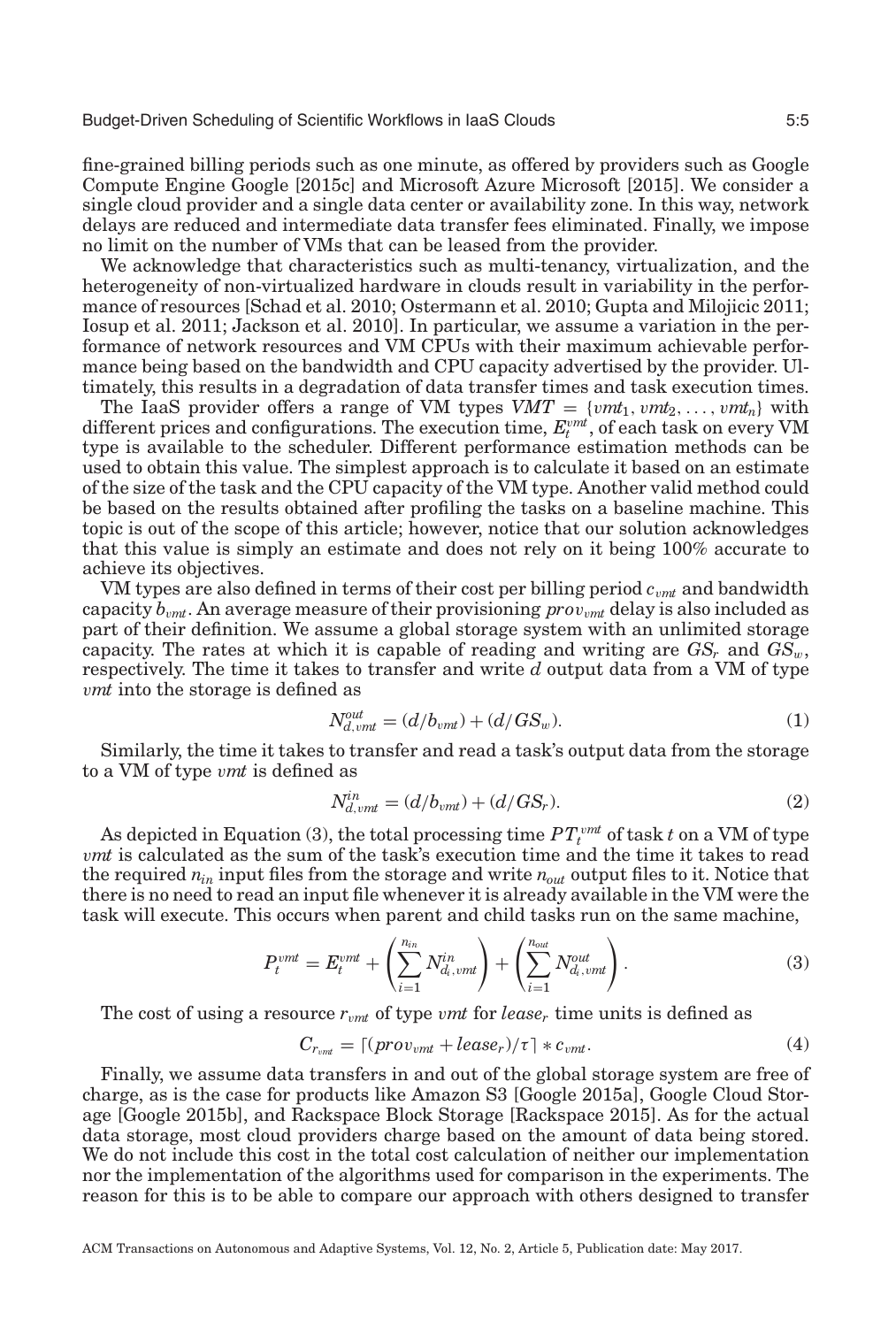files in a peer-to-peer fashion. Furthermore, regardless of the algorithm, the amount of stored data for a given workflow is most likely the same in every case or it is similar enough that it does not result in a difference in cost.

The scheduling problem addressed in this article can then be defined as dynamically scaling a set of resources *R*and allocating each task to a given resource so the total cost,

<span id="page-5-0"></span>
$$
C_{total} = \sum_{i=1}^{|R|} C_{r_i^{vmt}},\tag{5}
$$

is less than or equal to the workflow's budget  $\beta$  while minimizing the makespan of the application.

## **4. PROPOSED APPROACH**

We propose a budget-driven algorithm called BAGS in which different resource provisioning and scheduling strategies are used for different topological structures. This is done by partitioning the DAG into bags of tasks (BoTs) containing a group of parallel homogeneous tasks, parallel heterogeneous tasks, or a single task. This strategy derives from the observation that large groups of parallel tasks is a common occurrence in scientific workflows, and, as a result, we aim to optimize their execution as an attempt to generate higher-quality schedules while maintaining the dynamicity and adaptability of the algorithm to the underlying cloud environment.

More specifically, our strategy identifies sets of tasks that are at the same level in the DAG and are guaranteed to be ready for execution at the same time. This may happen when they are at the entry level of the workflow and have no parent tasks dictating the time of their execution or when they share a single parent task that distributes data to them. Figure [1](#page-6-0) shows examples of these BoTs in five well-known scientific workflows. Any task that does not meet any of the above requirements is categorized as a single task, or, as we will refer to from now on, a bag with a single task. Each BoT is then scheduled using different strategies tailored for its particular characteristics.

Our algorithm consists of four main stages. The first one is an offline strategy that partitions the DAG into BoTs prior to its execution. The second one is an online budget distribution phase repeated throughout the execution of the workflow. It assigns a portion of the remaining budget to the tasks that have not been scheduled yet. The third stage is responsible for creating a resource provisioning plan for BoTs as their tasks become available for execution. Finally, ready tasks are scheduled and executed based on their corresponding provisioning plan. Each of these phases is explained in detail in the following sections.

## **4.1. DAG Preprocessing**

This stage is responsible for identifying and partitioning the DAG into BoTs. Tasks are grouped together if they belong to the same data distribution structure and share the same single parent or if they are entry tasks and have no parent tasks associated with them. If a task does not meet any of these requirements, then it is placed on its own, single-task bag. BoTs with multiple tasks are further categorized into two different classes. The first category is groups of parallel homogeneous tasks, that is, all tasks in the bag are of the same type in terms of the computations they perform. The second one is composed of groups of heterogeneous tasks.

Hence, the preprocessing stage leads to the identification of the following sets:

 $-BoT_{hom} = \{bot_1, bot_2, \ldots, bot_n\}$ : Set of bags of homogeneous tasks,  $-BoT_{het} = \{bot_1, bot_2, \ldots, bot_m\}$ : Set of bags of heterogeneous tasks,  $-BoT_{sin} = \{bot_1, bot_2, \ldots, bot_s\}$ : Set of bags containing a single task.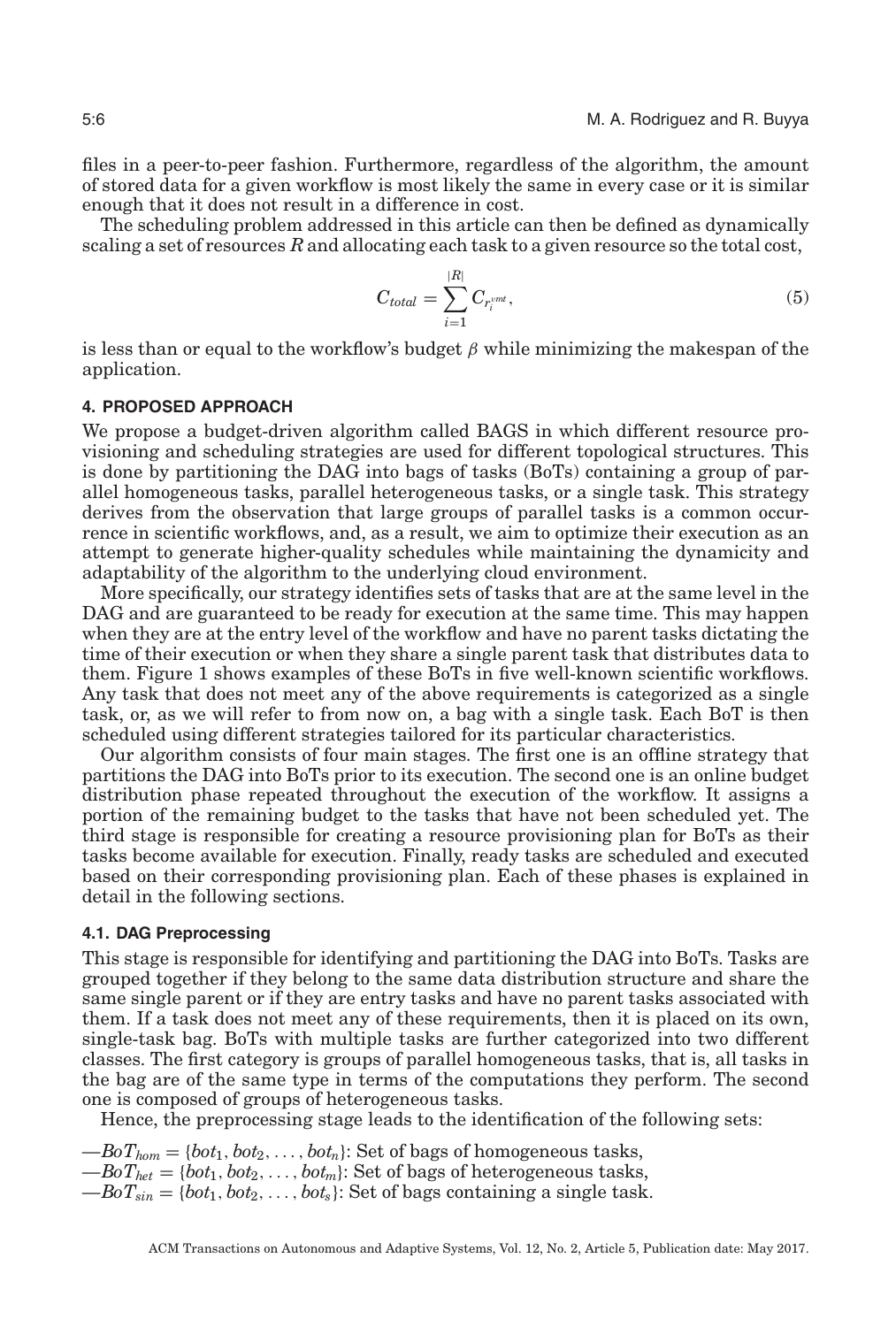

<span id="page-6-0"></span>

Fig. 1. Examples of BoTs in five well-known scientific workflows. Tasks not belonging to a homogeneous or heterogeneous BoT are classified as a single-task BoT: (a) Ligo, (b) CyberShake, (c) Epigenomics, (d) Montage, and (e) SIPHT.

# **4.2. Budget Distribution**

The budget distribution phase assigns each individual task a portion of the budget and ultimately determines how fast a task can be processed. Although we propose a strategy here, it is worthwhile mentioning that this method can be easily interchanged without altering the methodology of the algorithm. During this stage, the cost of a task on a given VM type is estimated using the following equation:

<span id="page-6-1"></span>
$$
C_t^{vmt} = \lceil P_t^{vmt} / \tau \rceil * c_{vmt}.
$$
\n
$$
\tag{6}
$$

This definition relies on our assumption of fine-grained billing periods as a task's execution time is likely to be close to a multiple of the billing period, and if there is spare time, the additional cost incurred in paying for it is not significant. We do not include the VM provisioning delay here, as the number of VMs that can be afforded to launch will be determined by the amount of spare, or leftover, budget after this distribution.

Relying on the assumption that the more expensive the VM type the faster it is capable of processing tasks, the first step consists in finding the most expensive (or fastest) VM type (v*mtex*) where, if assigned to all tasks, their combined cost would be equal to or less than the budget. If no such type exist, then v*mtex* is defined to be the cheapest (or slowest) available VM type. If this is the case, although the estimated cost of running the workflow tasks on the cheapest VM type is higher than the budget, then we do not conclude the budget is insufficient to run the workflow, as at this stage we are overestimating the cost by assuming that VMs are not reused. This does, however, mean that there will be no spare budget to lease VMs, and the algorithm will be forced to re-use existing ones. Additionally, before accepting a budget plan that is higher than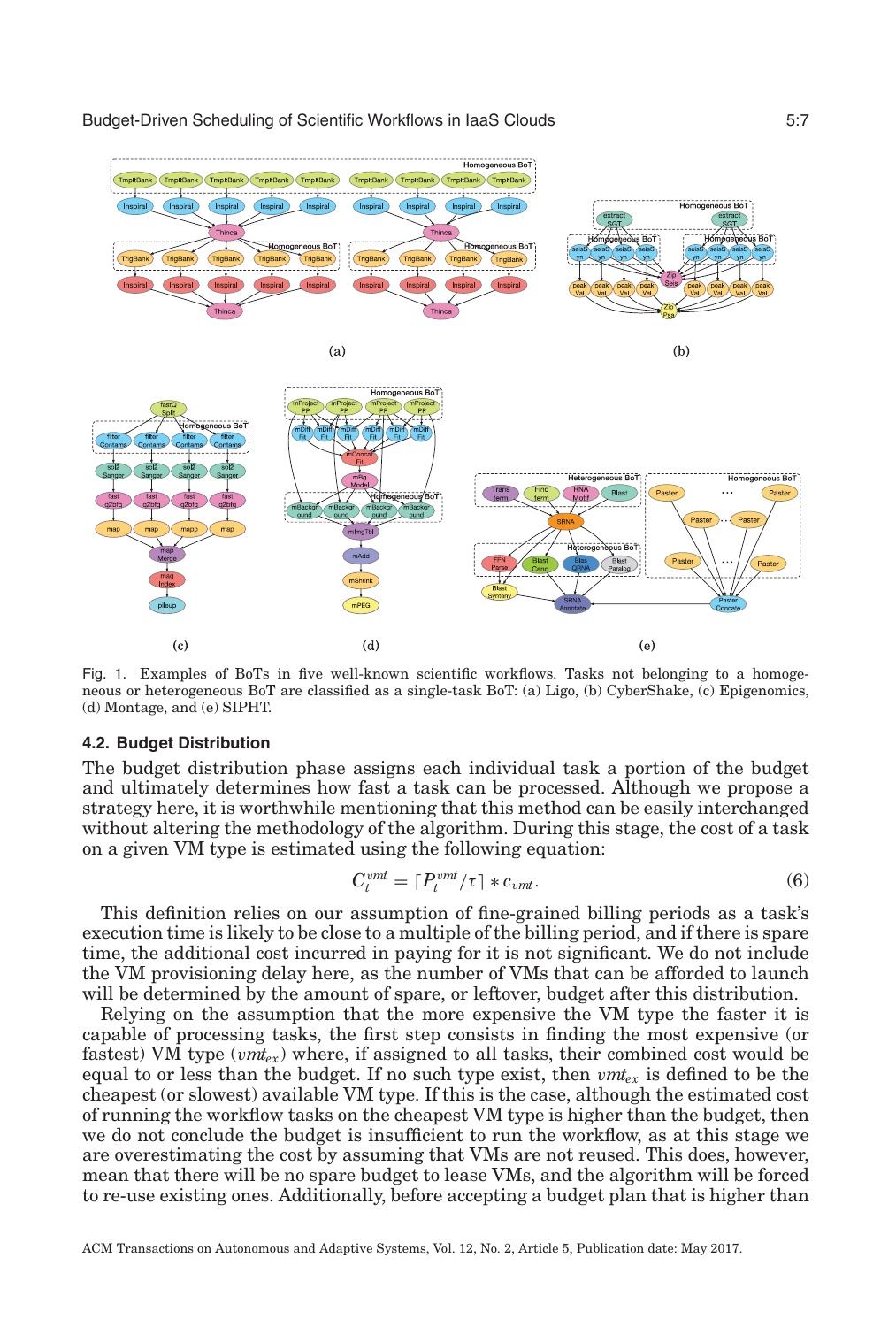#### **ALGORITHM 1:** Budget Distribution

```
1: procedure DISTRIBUTEBUDGET(β,T)
2: levels = DAG levels<br>3: Find fastest VM tvp
3: Find fastest VM type vmt<sub>ex</sub> such that IC = \sum_{i=1}^{|T|} C_{t_i}^{v m t_{e x}} \leq \beta4: if No suitable IC \leq \beta is found then
5: vmt_{ex} = vmt_{cheapest}<br>6: end if
        6: end if
7: For every l \in levels \, \text{do} \, l.\text{vmtype} = \text{vmt}_{ex}<br>8: For every t \in T \, \text{do} \, t.\text{budget} = C_t^{\text{vmt}_{ex}}9: if IC < \beta then<br>10: spare = \beta -
              space = \beta - IC11: while space > 0 and at least one level can be upgraded do<br>12: for each level l \in levels with T_l \subset T tasks do
12: for each level l \in levels with T_l \subset T tasks do 13: wnt<sub>up</sub> = next fastest ym than l wntype
                        vmt_{up} = next fastest vm than l.vmtype14: Previous level cost PLC = \sum_{i=1}^{|T_l|} C_{t_i}^{vmt_{l,vmtype}}<br>
15: New level cost NLC = \sum_{i=1}^{|T_l|} C_{t_i}^{vmt_{up}}16: if NLC - PLC \leq spare then
17: l.vmtype = vmt_{up}18: For every t \in T_l do t.budget = C_t^{vmt_{up}}19: Update remaining spare budget
20: end if
                   end for
22: end while
23: if space > 0 then<br>24: for each level.
24: for each level l \in levels do<br>25: \beta_l = (|T_l|/|T|) * spare25: \beta_l = (|T_l|/|T|) * spare<br>26· I provisioning Budget
26: l.provisioningBudget = \beta_l<br>27: end for
27: end for \frac{27}{28}28: end if
          end if
30: end procedure
```
the actual budget, the algorithm checks that the available money is at least enough to run all of the remaining tasks in a single VM of the cheapest type, denoted as the minimum cost plan. Further details of this heuristic are explained in Section [4.4.](#page-11-0)

After determining v*mtex*, each task is assigned an initial budget corresponding to  $C_t^{vmt_{ex}}$ . BAGS then proceeds to distribute any spare or leftover budget by upgrading all tasks in a level using the following top-down strategy. Iteratively and starting at the top level of the DAG, all of the level's tasks are assigned additional budget corresponding to their execution on the next fastest VM type to v*mtex* if the total additional cost of running all the level's tasks on such VM type does not exceed the spare budget. This process is repeated until no more levels can be upgraded or the spare budget is exhausted.

Finally, any spare money left is distributed to each level for provisioning purposes. When a task is being scheduled, this provisioning budget will determine if a new VM can be launched or if an existing one has to be reused. The distribution is proportional to the number of tasks in the level. Algorithm 1 depicts an overview of the budget assignment process.

## **4.3. Resource Provisioning**

This section explains the strategies used to create the resource provisioning plans for each of the BoT categories. A high-level overview of the process is depicted in Algorithm 2.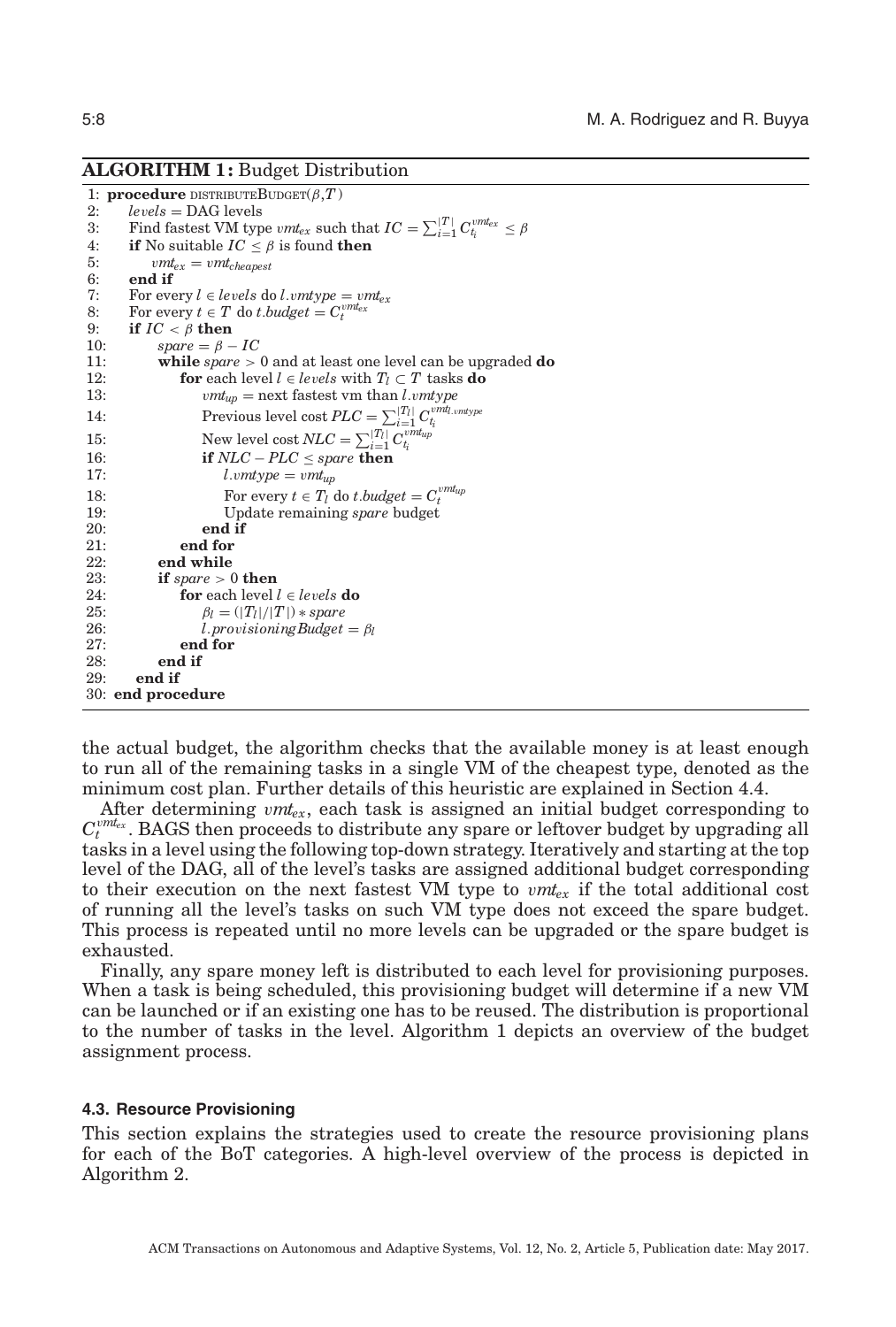| <b>ALGORITHM 2: Resource Provisioning</b>                                      |  |  |  |  |
|--------------------------------------------------------------------------------|--|--|--|--|
| 1: $procedure$ CREATERESOURCEPROVISIONINGPLAN $(bot)$                          |  |  |  |  |
| 2:<br><b>if</b> bot $\in$ BoT <sub>hom</sub> then                              |  |  |  |  |
| 3:<br>solve MILP for homogeneous bot                                           |  |  |  |  |
| 4:<br><b>for</b> each <i>vmt</i> that had at least one task assigned <b>do</b> |  |  |  |  |
| 5:<br>$numTasks = number of tasks assigned to a VM of type vmt$                |  |  |  |  |
| 6:<br>$numVMs = number of VMs of type$ <i>umber</i>                            |  |  |  |  |
| 7:<br>$RP_{vmt} = (numTasks, numVMs)$                                          |  |  |  |  |
| 8:<br>$RP_{hot} \cup RP_{vmt}$                                                 |  |  |  |  |
| end for<br>9:                                                                  |  |  |  |  |
| 10:<br>else if $bot \in BoT_{het}$ then                                        |  |  |  |  |
| 11:<br>solve MILP for heterogeneous bot                                        |  |  |  |  |
| for each $vm$ that had at least one task assigned do<br>12:                    |  |  |  |  |
| 13:<br>$tasks = tasks$ assigned to $vm$                                        |  |  |  |  |
| 14:<br>$RP_{vm} = (tasks,vm)$                                                  |  |  |  |  |
| 15:<br>$RP_{bot} \cup RP_{vm}$                                                 |  |  |  |  |
| end for<br>16:                                                                 |  |  |  |  |
| 17:<br>else if $bot \in BoT_{sin}$ then                                        |  |  |  |  |
| 18:<br>$t = \text{bot}$ task                                                   |  |  |  |  |
| 19:<br>$vmt_{fast}$ = find fastest VM that can finish task t within bot budget |  |  |  |  |
| 20:<br>if $vmt_{fast}$ does not exist then                                     |  |  |  |  |
| 21:<br>$vmt_{fast} = vmt_{cheapest}$                                           |  |  |  |  |
| 22:<br>end if                                                                  |  |  |  |  |
| 23:<br>$RP_{bot} = (vmt_{fast})$                                               |  |  |  |  |
| 24:<br>end if                                                                  |  |  |  |  |
| 25: return $RP_{bot}$                                                          |  |  |  |  |
| 26: end procedure                                                              |  |  |  |  |

<span id="page-8-0"></span>4.3.1. Bags of Homogenous Tasks. The resource capacity for bags of homogenous tasks is estimated using mixed integer linear programming (MILP). The MILP model was designed to provide an estimate of the number and types of VMs that can be afforded with the given budget so the tasks are processed with minimum makespan. The simplicity of the model was a main design goal, as a solution for large bags needs to be provided in a reasonable amount of time.

We recognize that although tasks are homogenous, their computation time may differ as the size of their input and output data may vary. For this reason, and to keep the MILP model simple, we assume all tasks in the bag take as long to process as the most data intensive task. That is, the task that uses and produces the most amount of data out of all the ones in the bag.

The following notation is used to represent some basic parameters used in the model:

—*n*: number of tasks in the bag,

- $-\beta$ : available budget to spend on the bag. The budget for a multi-task BoT is defined as the sum of the budgets of the individual tasks contained in the bag. If there is any spare budget assigned to the DAG level to which the tasks belong to, then this is added to the BoT budget as well,
- —*IntTol*: refers to the MILP solver integrality tolerance. It specifies the amount by which an integer variable in the MILP can differ from an integer and still be considered feasible.

The following data sets representing the cloud resources are used as an input to the program:

—*VMT*: set of available VM types,

—*VM*v*mt*: set of possible VM indexes for type v*mt*. Represents the number of VMs of the given type that can be potentially leased from the provider and ranges from 1 to *n*.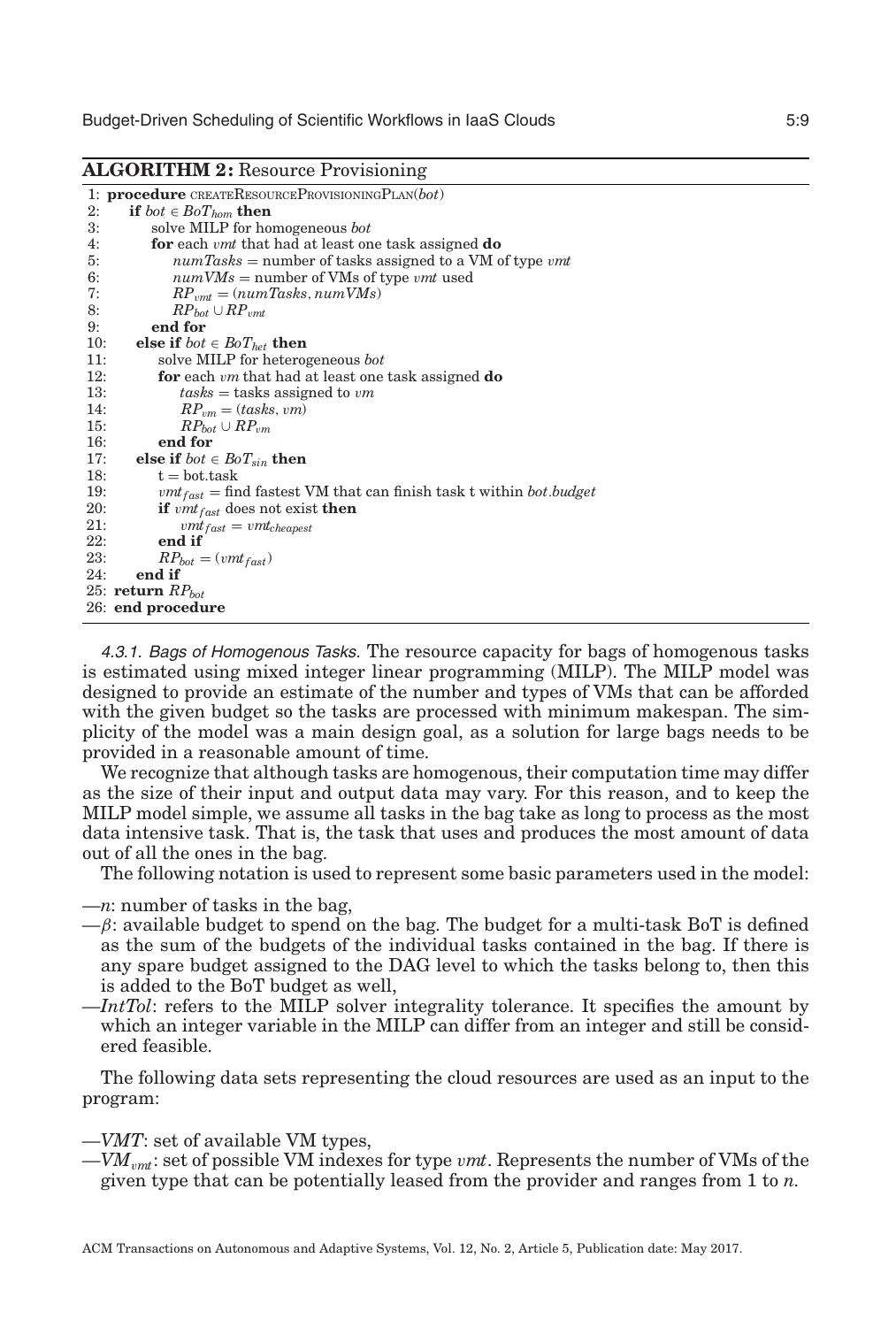Each VM type is defined by the following characteristics:

- $-c<sub>vmt</sub>$ : cost per billing period of VM type  $vmt \in VMT$ ,
- $-prov<sub>vmt</sub>$ : provisioning delay of a VM of type  $vmt \in VMT$ ,
- $-p_{t_{di}}^{vmt}$ : processing time as calculated in Equation [\(3\)](#page-4-0) of the most data intensive task  $t_{di}$   $\in$  *BoT* in VM type *vmt*  $\in$  *VMT*.

The following variables are used to solve the problem:

—*M*: makespan,

- $-N_{vmt,k}$ : integer variable representing the number of tasks assigned to the  $k^{th}$  VM  $(k \in VM_{vmt})$  of type  $vmt$ ,
- $-L_{vmt,k}$ : binary variable taking the value of 1 if and only if the  $k^{th}$  VM ( $k \in VM_{vmt}$ ) of type *vmt* is to be leased, 0 otherwise,
- $-P_{vmt,k}$ : integer variable indicating the number of billing periods the  $k^{th}$  VM ( $k \in VM_{vmt}$ ) of type *vmt* is used for.

The total number of time units the  $k^{th}$  VM ( $k \in VM_{vmt}$ ) of type *vmt* is used for is defined as

$$
U_{vmt,k}^{hom} = (p_{t_{di}}^{vmt} * N_{vmt,k}) + (prov_{vmt} * L_{vmt,k})
$$
\n
$$
\tag{7}
$$

and the total execution cost as

<span id="page-9-4"></span>
$$
C_{boll} = \sum_{j \in VMT} \sum_{k \in VM_j} P_{vmt,k} * c_{vmt}.
$$
\n(8)

<span id="page-9-0"></span>The MILP is formulated as follows:

Minimize *M* Subject to:

$$
M - U_{vmt,k} \ge 0
$$
  
\n
$$
\forall \ vmt \in VMT, \quad \forall \ k \in VM_{vmt},
$$
 (C1)

$$
\sum_{j \in VMT} \sum_{k \in VMT_j} N_{vmt,k} = n,\tag{C2}
$$

$$
N_{vmt,k} \ge L_{vmt,k}
$$
  
\n
$$
\forall vmt \in VMT, \quad \forall k \in VM_{vmt},
$$
 (C3)

$$
N_{vmt,k} \le n * L_{vmt,k}
$$
  
\n
$$
\forall vmt \in VMT, \quad \forall k \in VM_{vmt},
$$
 (C4)

$$
U_{vmt,k}/\tau \le P_{vmt,k}
$$
  
\n
$$
\forall vmt \in VMT, \quad \forall k \in VM_{vmt},
$$
 (C5)

$$
(U_{vmt,k}/\tau) + (1 - IntTol) \ge P_{vmt,k}
$$
  
\n
$$
\forall vmt \in VMT, \quad \forall k \in VM_{vmt},
$$
 (C6)

$$
C_{bot} \le \beta. \tag{C7}
$$

<span id="page-9-3"></span><span id="page-9-2"></span><span id="page-9-1"></span>Constraint [\(C1\)](#page-9-0) defines the BoT makespan as the longest time any of the leased VMs is used for. Constraint [\(C2\)](#page-10-0) ensures all the tasks are processed. Constraints [\(C3\)](#page-10-1) and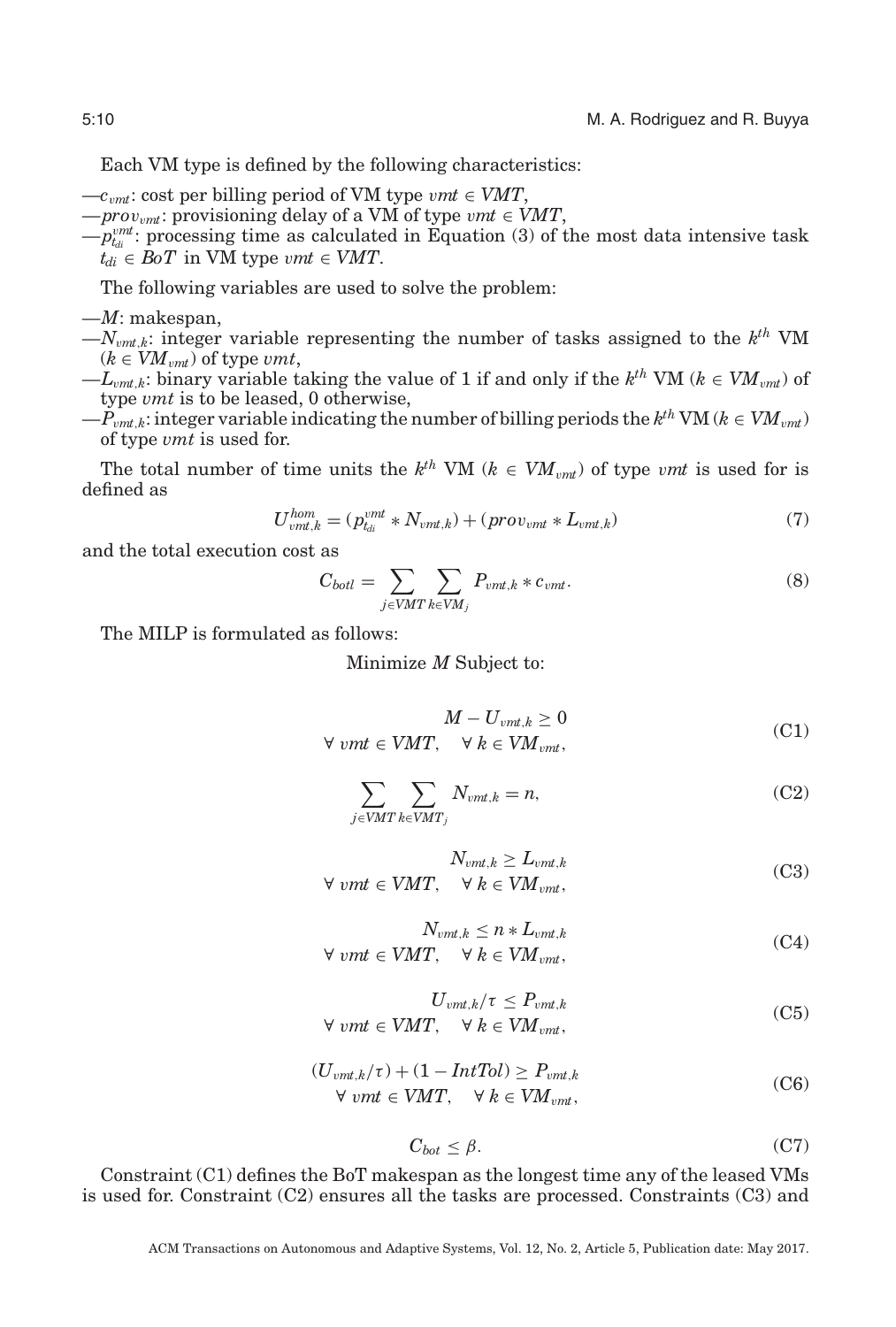Budget-Driven Scheduling of Scientific Workflows in IaaS Clouds 5:11

[\(C4\)](#page-10-2) defines if a VM is leased based on the number of tasks assigned to it. Constraints [\(C5\)](#page-9-1) and [\(C6\)](#page-9-2) define the number of billing periods a VM is charged for by rounding up to the nearest integer the amount of time units the VM is used for. Finally, Constraint [\(C7\)](#page-9-3) ensures the total cost does not exceed the budget.

After solving the problem, the variable  $N_{vmt,k}$  is transformed into a resource provisioning plan of the form  $RP_{vmt}^{hom} = (NumVms, NumTasks)$  for each VM type that has at least one task assigned to it. *NumVms* indicates the number of VMs of type v*mt* to lease and *NumTasks* the number of tasks that need to be processed by these VMs.

4.3.2. Bags of Heterogenous Tasks. The strategy used to plan the resource provisioning of heterogeneous tasks bags is also based on MILP. The model is similar to that of homogenous tasks. An additional set  $T_{bot} = \{t_1, t_2, \ldots, t_n\}$  representing the tasks in the bag is included. The processing time of each task  $t \in bot$  on each VM type *vmt* is represented by the parameter  $p_t^{vmt}$ . The binary variable  $A_{t,vmt,k}$  is used to solve the problem in addition to *M*,  $L_{vmt,k}$ , and  $P_{vmt,k}$ .  $A_{t,vmt,k}$  takes the value of 1 if and only if task *t* is allocated to the  $k_{th}$  VM of type *vmt*.

The total number of time units the  $k_{th}$  VM ( $k \in VM_{vmt}$ ) of type *VMT* is used for is defined as

$$
U_{vmt,k}^{het} = \sum_{\text{tinT}_{bot}} (p_t^{vmt} * A_{t,vmt,k}) + (prov_{vmt} * L_{vmt,k}),
$$
\n(9)

and the total execution cost is defined by Equation [\(8\)](#page-9-4).

The MILP is formulated in the same way as in Section [4.3.1](#page-8-0) with the following differences:

—Constraint [\(C2\)](#page-10-0) is reformulated to ensure that all the tasks are processed and that each task is assigned to a VM only once,

<span id="page-10-1"></span><span id="page-10-0"></span>
$$
\sum_{j \in VMT} \sum_{k \in VMT_j} A_{t, vmt, k} = 1
$$
\n
$$
\forall t \in T_{bot}.
$$
\n(C2)

 $\sim$  Constraints [\(C3\)](#page-10-1) and [\(C4\)](#page-10-2) are reformulated in terms of the variable  $A_{t,vmt,k}$ ,

$$
\sum_{t \in T_{bot}} A_{t, vmt, k} \ge L_{vmt, k}
$$
\n
$$
\forall vmt \in VMT, \quad \forall k \in VM_{vmt},
$$
\n(C3)

$$
\sum_{t \in T_{bot}} A_{t,vmt,k} \le n * L_{vmt,k}
$$
\n
$$
\forall vmt \in VMT, \quad \forall k \in VM_{vmt}.
$$
\n(C4)

<span id="page-10-2"></span>After solving the problem, the variable  $A_{t,v\eta t,k}$  is transformed into a resource provisioning and scheduling plan of the form  $RP_{vm}^{het} = (vm, T_{vm} \subset T_{bot})$  for each VM that had at least one task assigned to it. Notice that this provisioning plan determines the actual machines to use and the tasks that they are required to run, as opposed to just indicating the number and type of VMs to use. Due to the complexity of the MILP, heterogenous BoTs are limited in size to a constant  $N_{bot}^{het}$ . This constant is provided as a parameter to the algorithm and ensures the proposed MILP is solved in a reasonable amount of time. Bags larger than this parameter are split so they contain at most  $N_{bot}^{het}$ tasks.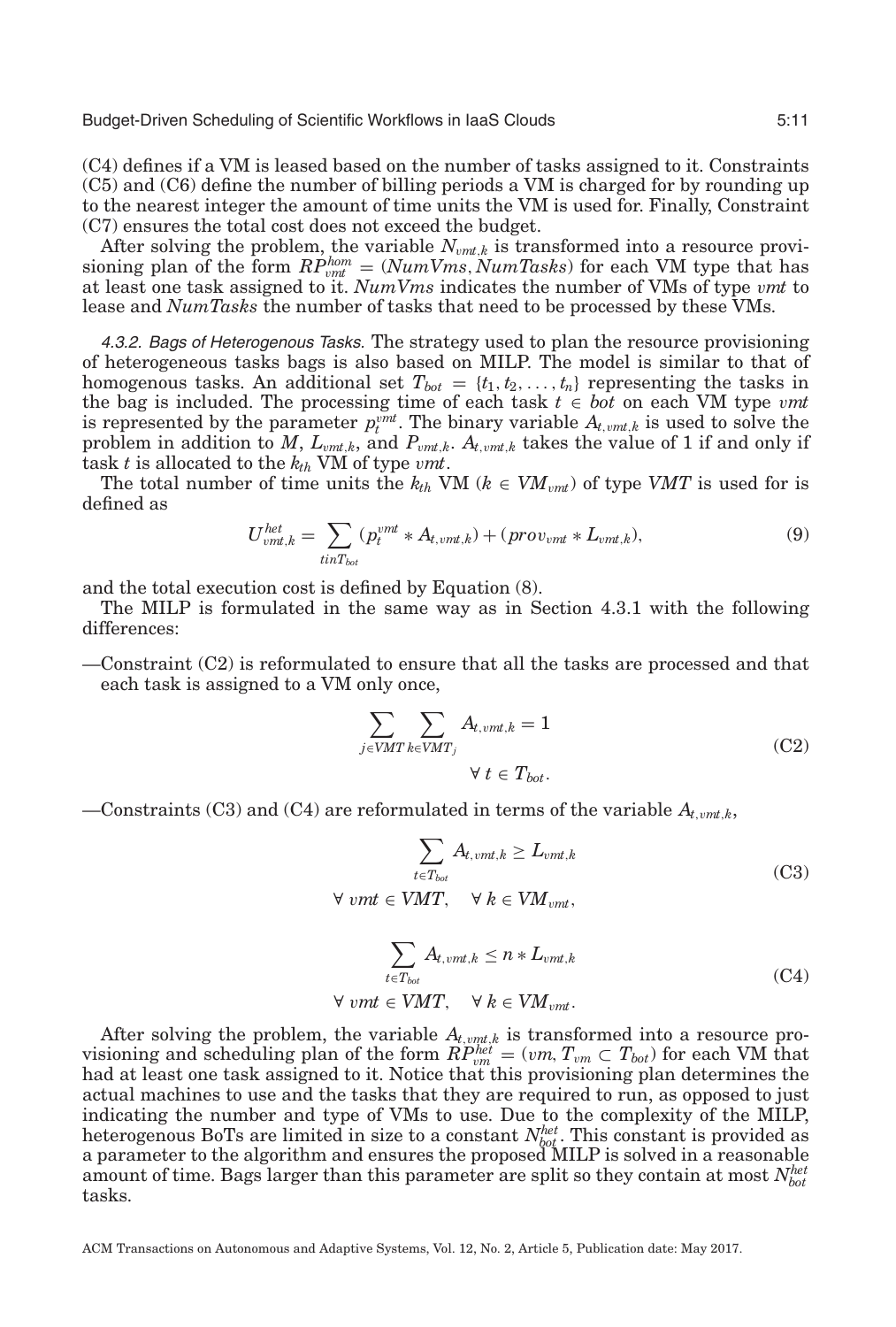4.3.3. Bags with <sup>a</sup> Single Task. This heuristic finds the fastest VM type that can be afforded with the budget assigned to the task. This is done by estimating the runtime of the task and its associated cost using Equation [\(6\)](#page-6-1) on each available VM type. The one that can finish the task with minimum time and within the budget is selected and a resource provisioning plan of the form  $RP^{sin} = (vm_{fastest})$  is assigned to the task.

#### **4.4. Scheduling**

<span id="page-11-0"></span>The scheduling is done by processing tasks that are in the scheduling queue and ready for execution. Each time the queue is processed, a max-min strategy is used, and tasks are sorted in ascending order based on their predicted runtime on the slowest VM type. In this way, we ensure that larger tasks from multi-task bags are scheduled first.

For each ready task, the first step is to identify the bag *bot* to which it belongs to. Afterwards, the algorithm determines if the bag *bot* has an active resource provisioning plan associated to it. If such plan has not been created yet, then the budget distribution is updated based on the remaining tasks and budget. A provisioning plan is then created considering the type of the bag, its budget, and the spare budget assigned to the corresponding DAG level. The latter value will determine the number of VMs that can be launched to process the bag. Once this plan is created, all the other tasks belonging to the bag (i.e.,  $\forall t_i \in bot$ ) will be scheduled based on it. In this way, the mathematical models only need to be solved once for each bag, when the first task of the bag is found in the scheduling queue.

Each active provisioning plan has a set of VMs, *VMbot*, that were leased to serve the corresponding *bot*. This set is composed of busy VMs  $(VM_{bot}^{busy})$  that are running tasks and idle VMs ( $VM_{bot}^{idle}$ ) that can, and should, be reused by tasks in the bag. Once a VM is not required to process more tasks in the bag, it is removed from  $VM_{bot}$  and placed in a general-purpose VM set. This set,  $VM_{gp}^{idle}$  , contains idle VMs that can be reused by any task from any bag. VMs in this set that are approaching their next billing cycle are shut down to avoid incurring in additional billing periods.

Once *bot* has an associated resource provisioning plan  $RP_{bot}$ , then the task  $t \in bot$ being processed can be scheduled. For bags with a single task, the algorithm first tries to reuse an existing VM from  $VM_{gp}^{idle}$  . The purpose is to avoid the cost and time overhead of provisioning delays, to reduce cost by using idle time slots, and to reduce the number of data transfers to the storage by assigning tasks to VMs that contain all or some of their input data. An idle VM is chosen if it can finish the task at least as fast as it was expected by its provisioning plan and with a cost less than or equal to its budget. If multiple free VMs fulfill these conditions, then the one that can finish the task the fastest is selected. In this way, tasks are encouraged to run on the same resources as their parent tasks, as they are expected to have smaller runtimes in VMs where their input data are readily available. If no idle VM is found, then a new one of the type specified by the plan is leased if the level's spare budget allows for it. If not, then the task is put back in the queue to be scheduled later on an existing VM that becomes available.

Tasks belonging to bags of homogenous tasks are processed in a similar way. The first step is to try to map the task to a free VM in  $VM_{bot}^{idle}$ . VMs in this set are sorted in ascending CPU capacity order; in this way, the most powerful VM is always reused first. This in conjunction with the max-min strategy used to sort tasks ensures that the largest tasks get assigned to the fastest VMs when possible. If there are no VMs in  $VM_{bot}^{idle}$ , then the algorithm tries to schedule the task on a free VM from  $VM_{gp}^{idle}$ that can finish the task for the same or a cheaper price than the most expensive  $\tilde{VM}$ type in the provisioning plan. If no suitable idle VM is found, then the provisioning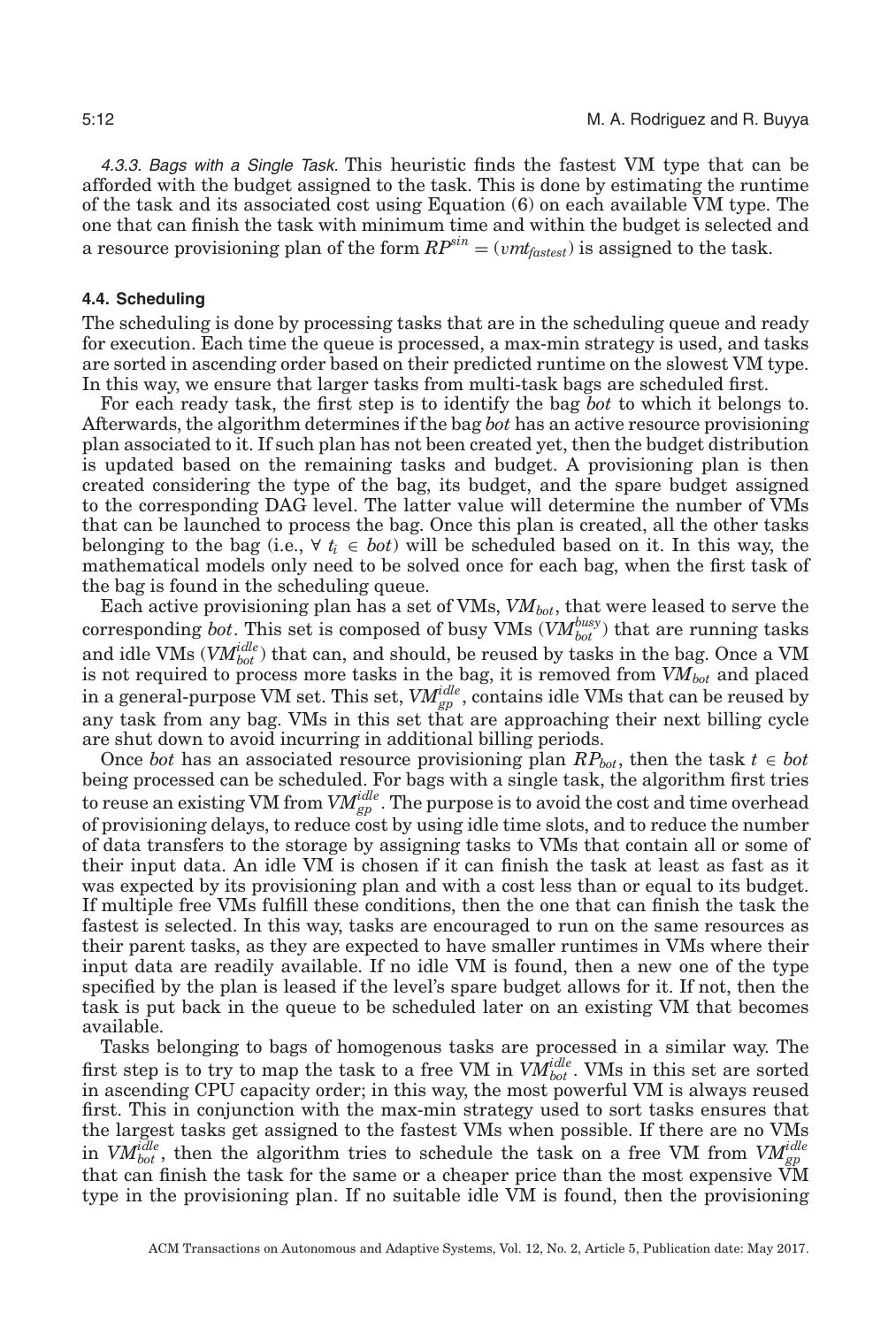| $\bf{ALW}$                                                                                                          |  |  |  |  |
|---------------------------------------------------------------------------------------------------------------------|--|--|--|--|
| 1: <b>procedure</b> SCHEDULEQUEUE $(Q)$                                                                             |  |  |  |  |
| 2:<br>while $Q$ is not empty do                                                                                     |  |  |  |  |
| 3:<br>$t = Q_{.} \text{pol}(t)$                                                                                     |  |  |  |  |
| $bot = getBoT(t)$<br>4:                                                                                             |  |  |  |  |
| <b>if</b> no provisioning plan $RP$ exists for bot <b>then</b><br>5:                                                |  |  |  |  |
| 6:<br>$\beta_r$ = remaining budget                                                                                  |  |  |  |  |
| $T_r$ = remaining tasks<br>7:                                                                                       |  |  |  |  |
| 8:<br>$distri$ bute Budget $(\beta_r, T_r)$                                                                         |  |  |  |  |
| 9:<br>update bot budget                                                                                             |  |  |  |  |
| 10:<br>update t.level spare budget                                                                                  |  |  |  |  |
| 11:<br>$RP_{bot} = createResource Provisioning Plan(bot)$                                                           |  |  |  |  |
| 12:<br>end if                                                                                                       |  |  |  |  |
| <b>if</b> there is an idle VM $vmbotidle \in VMbotidle$ then<br>13:                                                 |  |  |  |  |
| schedule(t, $vm_{hot}^{free}$ )<br>14:                                                                              |  |  |  |  |
| <b>else if</b> there is a suitable general purpose idle VM $vm_{gp}^{idle} \in VM_{gp}^{idle}$ then<br>15:          |  |  |  |  |
| schedule(t, $vm_{gp}^{idle}$ )<br>16:                                                                               |  |  |  |  |
| 17:<br>else                                                                                                         |  |  |  |  |
| 18:<br><b>if</b> $bot \in BoT_{hom}$ and $bot. hasRemaining VMQuota()$ <b>then</b>                                  |  |  |  |  |
| 19:<br>$v mType = RP_{bot}.nextVMTypeToLease()$                                                                     |  |  |  |  |
| 20:<br>$vm^{new} = provisionVM(vmType)$                                                                             |  |  |  |  |
| 21:<br>$schedule(t, \, \, \mathit{vm}^{\textit{new}})$                                                              |  |  |  |  |
| 22:<br>else if $bot \in BoT_{het}$ then                                                                             |  |  |  |  |
| 23:<br>$vm = RP_{bot}$ getVmForTask(t)                                                                              |  |  |  |  |
| 24:<br>if ym is not leased then                                                                                     |  |  |  |  |
| 25:<br>$vm = provisionVM(vm.vmType)$                                                                                |  |  |  |  |
| 26:<br>end if                                                                                                       |  |  |  |  |
| 27:<br>schedule(t,vm)                                                                                               |  |  |  |  |
| 28:<br><b>else if</b> $bot \in BoT_{sin}$ and <i>t.level</i> spare budget is enough to lease $RP_{bot}.VMType$ then |  |  |  |  |
| 29:<br>$vm^{new} = provisionVM(RP_{bot}.VMType)$                                                                    |  |  |  |  |
| 30:<br>schedule(t,vm <sup>new</sup> )                                                                               |  |  |  |  |
| 31:<br>else                                                                                                         |  |  |  |  |
| 32:<br>place t back in queue                                                                                        |  |  |  |  |
| 33:<br>end if                                                                                                       |  |  |  |  |
| 34:<br>end if                                                                                                       |  |  |  |  |
| 35:<br>end while                                                                                                    |  |  |  |  |
| 36: end procedure                                                                                                   |  |  |  |  |

**ALGORITHM 3:** Scheduling

plan is executed in the following way. If the number of VMs currently leased for the provisioning plan is less than the specified one, then a new VM can be leased to run the task. The fastest VM type of those still available is chosen. If the VM quota has been reached and all the necessary VMs have been leased, then the task is put back in the queue so it can be mapped to an existing VM assigned to the *bot* provisioning plan during the next scheduling cycle.

Tasks from heterogeneous bags are simply scheduled onto the VM specified by their provisioning plan. If the VM has already been leased, then the task is added to the queue of jobs waiting to be processed by the VM. If it has not been leased, then it is provisioned and the task assigned to it.

Finally, we define the minimum cost required to run a set of tasks *T* as the cost of running all the tasks sequentially on a single VM of the cheapest type,

$$
C_T^{min} = \left\lceil \left( \sum_{i=1}^{|T|} P_{t_i}^{vmt_{cheapest}} \right) / \tau \right\rceil * c_{vmt_{cheapest}}.
$$
 (10)

Whenever  $C_T^{min} > \beta$  or there is no feasible solution to a MILP problem, then the minimum cost plan is put in place. This plan consists on assigning every task to a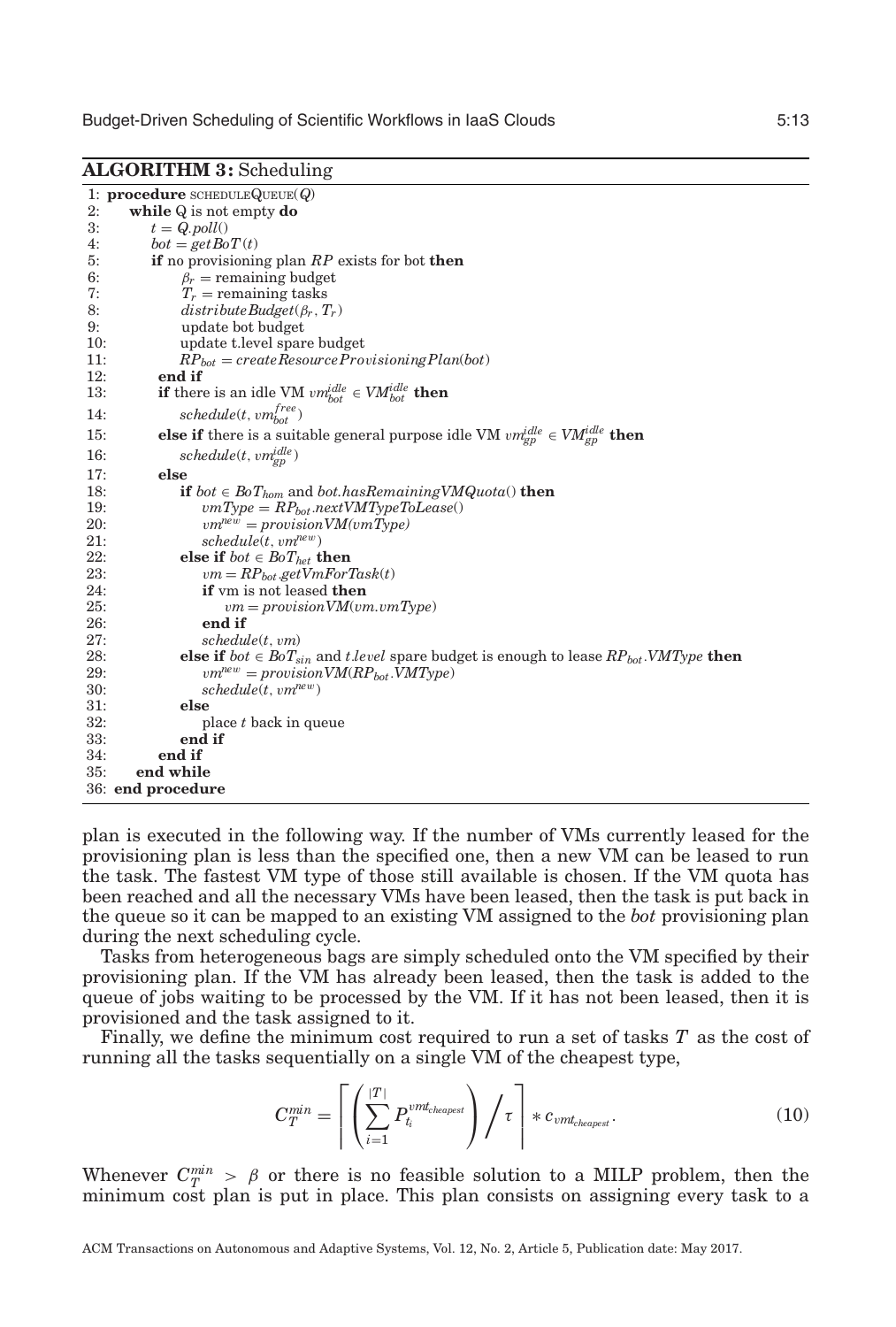<span id="page-13-1"></span>

| Name          | Memory | Google Compute Engine Units | Price per Minute |
|---------------|--------|-----------------------------|------------------|
| n1-standard-1 | 3.75GB | 2.75                        | \$0.00105        |
| n1-standard-2 | 7.5GB  | 5.50                        | \$0.0021         |
| n1-standard-4 | 15GB   | 11                          | \$0.0042         |
| n1-standard-8 | 30GB   | 22                          | \$0.0084         |

<span id="page-13-0"></span>Table I. VM Types Based on Google Compute Engine Offerings

single VM of the cheapest available type. This is done with the aim of reducing cost as much as possible until the algorithm recovers or to finish the execution of the workflow with a cost as close to the budget as possible.

# **5. PERFORMANCE EVALUATION AND RESULTS**

The performance of BAGS was evaluated using five well-known workflows from different scientific areas, each with approximately 1,000 tasks. The Montage application from the astronomy field is used to generate custom mosaics of the sky based on a set of input images. Most of its tasks are characterized by being I/O intensive while not requiring much CPU processing capacity. The Ligo workflow from the astrophysics domain is used to detect gravitational waves. It is composed mostly of CPU intensive tasks with high memory requirements. SIPHT is used in bioinformatics to automate search for sRNA encoding-genes. Most of the tasks in this workflow have high CPU and low I/O utilization. Also in the bioinformatics domain, the Epigenomics workflow is a CPU intensive application that automates the execution of various genome-sequencing operations. Finally, CyberShake is used to characterize earthquake hazards by generating synthetic seismograms and can be classified as a data-intensive workflow with large memory and CPU requirements. The workflows are depicted in Figure [1,](#page-6-0) and their full description and characterization is presented by Juve et al. [\[2013\]](#page-20-18).

An IaaS provider offering a single data center and four types of VMs was modeled using CloudSim [Calheiros et al. [2011\]](#page-20-19). The VM configurations are based on those offered by Google Compute Engine and are shown in Table [I.](#page-13-1) A VM billing period of 60s was used. For all VM types, the provisioning delay was set to 60s. CPU performance variation was modeled after the findings by Schad et al. [\[2010\]](#page-21-5). The performance of a VM was degraded by at most 24% based on a normal distribution with a 12% mean and a 10% standard deviation. Based on the same study, the bandwidth available for each data transfer within the data center was subject to a degradation of at most 19% based on a normal distribution with a mean of 9.5% and a standard deviation of 5%. The described CPU degradation configuration was used in all of the experiments except those in Section [5.3](#page-17-0) while the specified data transfer degradation was used throughout all of the experiment sets. A global shared storage with a maximum reading and writing speeds was also modeled. The reading speed achievable by a given transfer is determined by the number of processes currently reading from the storage, and the same rule applies for the writing speed. In this way, we simulate congestion when trying to access the storage system.

The experiments were conducted using five different budgets, with  $\beta_{W1}$  being the strictest one and  $\beta_{W5}$  being the most relaxed one. For each workflow,  $\beta_{W1}$  is equal to the cost of running all the tasks in a single VM of the cheapest type.  $\beta_{W5}$  is the cost of running each workflow task on a different VM of the most expensive type available. An interval size of  $\beta_{int} = \beta_{W5} - \beta_{W1}/4$  is then defined and used to estimate the remaining budgets: β*W*<sup>2</sup> = β*W*<sup>1</sup> + β*int*, β*W*<sup>3</sup> = β*W*<sup>2</sup> + β*int*, and β*W*<sup>4</sup> = β*W*<sup>3</sup> + β*int*.

Two algorithms were used when evaluating the performance of BAGS. The first one is called GreedyTime-CD [Yu et al. [2009\]](#page-21-6) (GT-CD) and was developed for utility grids. It distributes the budget to tasks based on their average execution times. At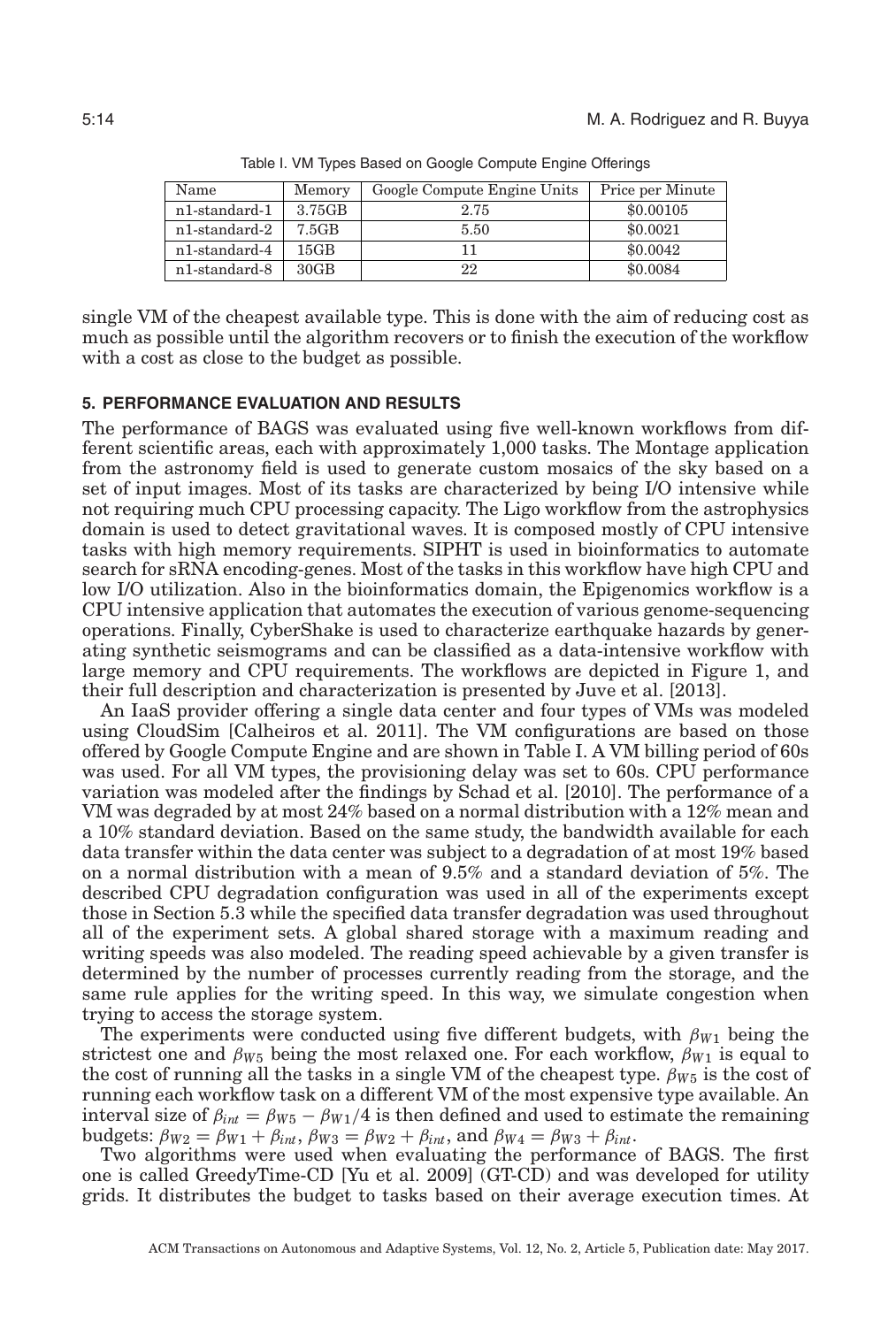<span id="page-14-0"></span>

Fig. 2. Makespan and cost experiment results for the Ligo workflow.

runtime, VMs that can finish the tasks with minimum time within their budget are selected. We adapted GT-CD to dynamically lease VMs based on a task's assigned budget. This auto-scaling mechanism was designed so leased VMs are reused when possible without impacting the original schedule produced by the algorithm. The second one is the Critical-Greedy [Wu et al. [2015\]](#page-21-2) (CG) budget-constrained algorithm. It was developed for IaaS cloud environments and makes an initial estimate of cost boundaries for each task based on the available budget and VM types. Any additional budget is distributed to each task based on a time and cost difference ratio. CG ignores billing periods when calculating the cost of using a VM type, and it does not specify how to allocate tasks to actual VMs. We adapted the algorithm to consider billing periods when estimating the task's cost boundaries and introduced the same VM auto-scaling mechanism implemented for GT-CD.

#### **5.1. Algorithm Performance**

The goal of these experiments is to evaluate the performance of the algorithms in terms of cost and makespan. The cost performance is determined by an algorithm's ability to meet the specified budget constraint, this is evaluated by using the workflow's cost to budget ratio. In this way, ratio values greater than one indicate a cost larger than the budget, values equal to one a cost equal to the budget, and values smaller than one a cost smaller than the budget. The experiments for each budget interval, workflow, and algorithm were repeated 20 times. The box plots displaying the cost to budget ratios summarize these data while the bar charts depicting the workflow's makespan show the mean value obtained from the data and the 95% confidence interval for the mean. The dashed bars in the makespan bar charts indicate that the mean cost obtained by the algorithm exceeded the corresponding budget.

The results obtained for the Ligo workflow are shown in Figure [2.](#page-14-0) BAGS is the only algorithm capable of achieving a ratio smaller than one for all of the five budget intervals. The mean ratio obtained by GT-CD is below one from the second to the fifth budget intervals, while CG fails to meet the budget in all of the five cases. In every scenario in which BAGS and GT-CD meet the budget, BAGS achieves a lower makespan, demonstrating its ability to generate high-quality schedules.

Figure [3](#page-15-0) depicts the results obtained for the Epigenomics application. Both BAGS and GT-CD are successful in meeting the five budget constraints, while CG meets the last three. BAGS always achieves the lowest makespan of those algorithms that complete the execution within budget. These results demonstrate once again the efficiency of the makespan-minimizing heuristics used in BAGS.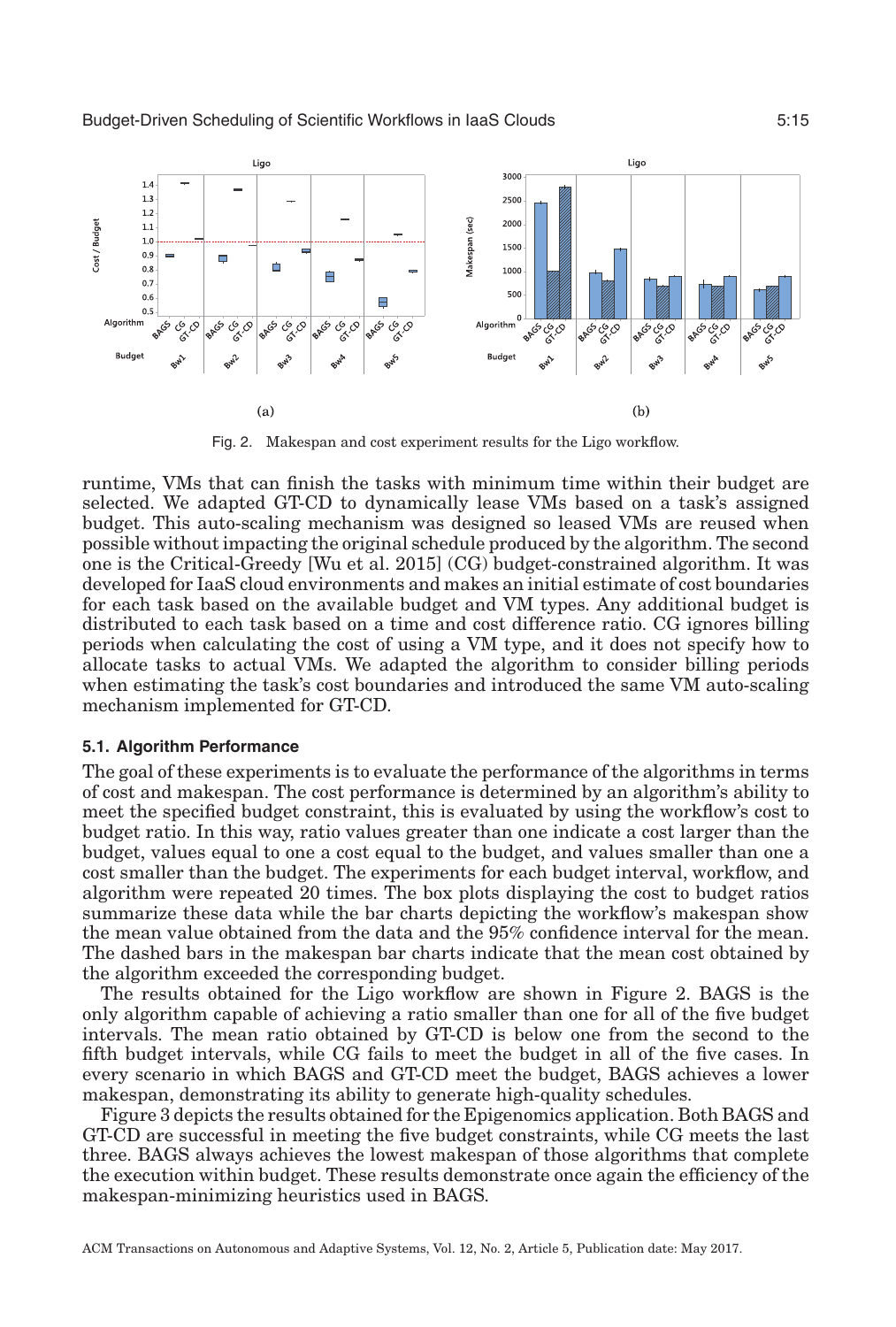<span id="page-15-0"></span>

Fig. 3. Makespan and cost experiment results for the Epigenomics workflow.

<span id="page-15-1"></span>

Fig. 4. Makespan and cost experiment results for the Montage workflow.

The results for the Montage application are shown in Figure [4.](#page-15-1) The first budget constraint proves too tight for any of the algorithms to meet it. However, the ratio obtained by BAGS is considerably smaller than the ratio obtained by the other algorithms. For the second and third budget intervals, BAGS outperforms those algorithms capable of meeting the budget by obtaining lower makespans. The fourth budget interval sees GT-CD and BAGS obtain very similar average makespans, and in this case, GT-CD obtains a lower ratio when compared to BAGS. All of the algorithms are successful in meeting the final budget interval, with BAGS and GT-CD obtaining once again very similar makespans that are considerably smaller than the ones obtained by CG.

The CyberShake workflow results are shown in Figure [5.](#page-16-0) The first budget constraint is too strict for either GT-CD or CG to meet it. BAGS demonstrates its ability to deal with unexpected delays by being the only algorithm capable of staying within this budget. For the rest of the budget intervals, BAGS outperforms in every case the other algorithms in terms of makespan. In the cases of  $\beta_{w3}$  and  $\beta_{w4}$  BAGS not only achieves the fastest time but also the cheapest cost.

Figure [6](#page-16-1) shows the results obtained for the SIPHT workflow. BAGS succeeds in meeting the budget in every case, GT-CD meets the four most relaxed constraints, and CG meets only the last budget interval. In all of the five scenarios, BAGS outperforms the other algorithms by generating lower makespan schedules.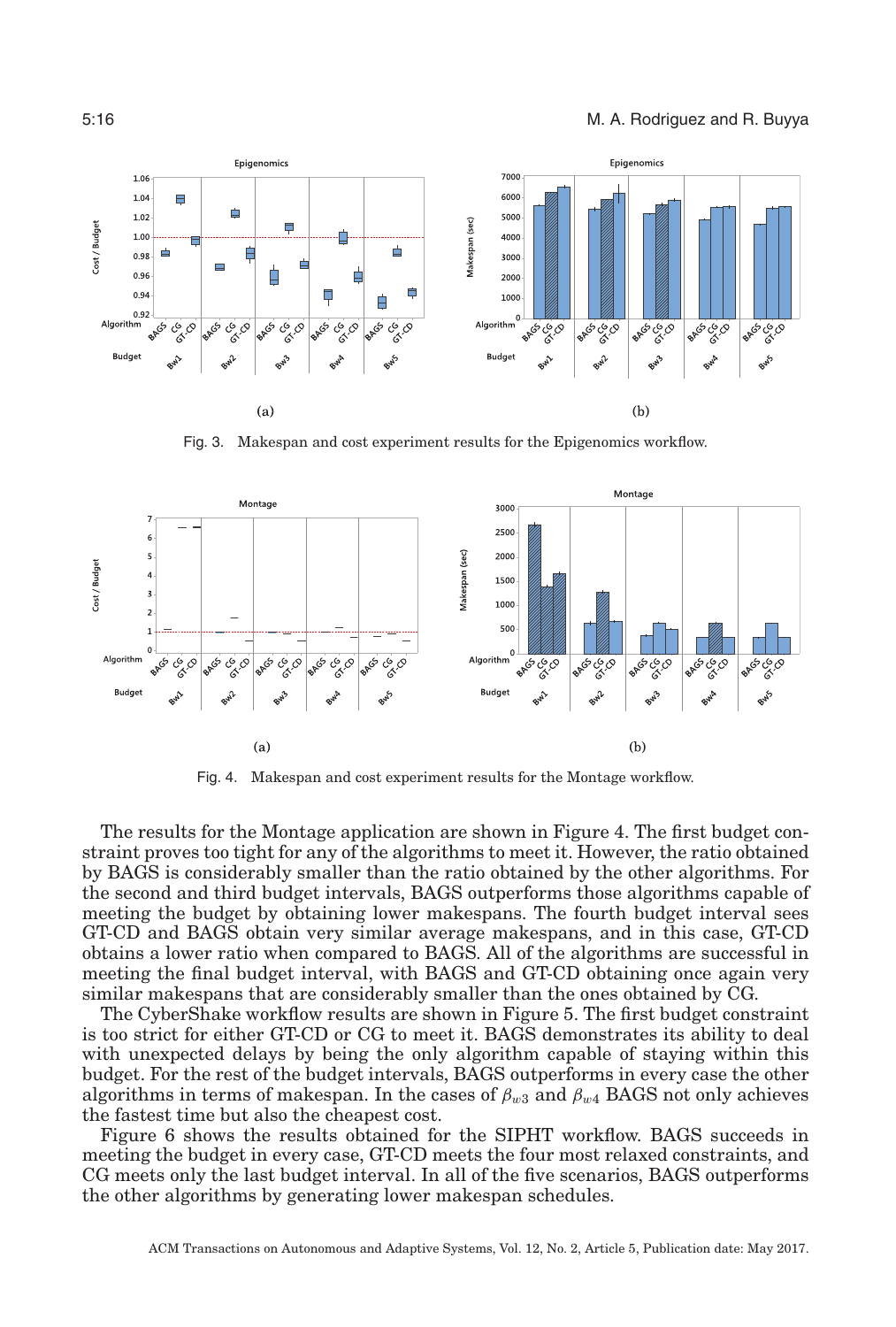<span id="page-16-0"></span>

Fig. 5. Makespan and cost experiment results for the CyberShake workflow.

<span id="page-16-1"></span>

Fig. 6. Makespan and cost experiment results for the SIPHT workflow.

Overall, BAGS is the most successful algorithm in meeting the budget constraints by achieving its goal in all of the scenarios except one, the first budget interval of the Montage workflow. Even in this case, it performs better than the other algorithms by having a ratio value approximately 6 times smaller than that of GT-CD and CG. This demonstrates the importance of tailoring an algorithm to consider the underlying cloud characteristics to take advantages of the features offered by the platform and meet the Quality of Service (QoS) requirements. The experiments also demonstrate the efficiency of BAGS in generating higher-quality schedules by achieving a lower makespan values in every case except one (Montage workflow,  $\beta_{WA}$ ). These results highlight the efficiency of the time optimization strategies used by BAGS. Another desirable characteristic of BAGS that can be observed from the results is its ability to consistently decrease the time it takes to run the workflow as the budget increases. The importance of this relies in the fact that many users are willing to trade off execution time for lower costs while others are willing to pay higher costs for faster executions. The algorithm needs to behave within this logic in order for the budget value given by users to be meaningful.

#### **5.2. Provisioning Delay Sensitivity**

Fine-grained billing periods encourage frequent VM provisioning operations and therefore, it is important to evaluate the ability of BAGS to finish the workflow execution with a cost no greater than the given budget under different VM provisioning delays. The delays were varied from zero to nine billing periods (540s). Figure [7](#page-17-1) shows the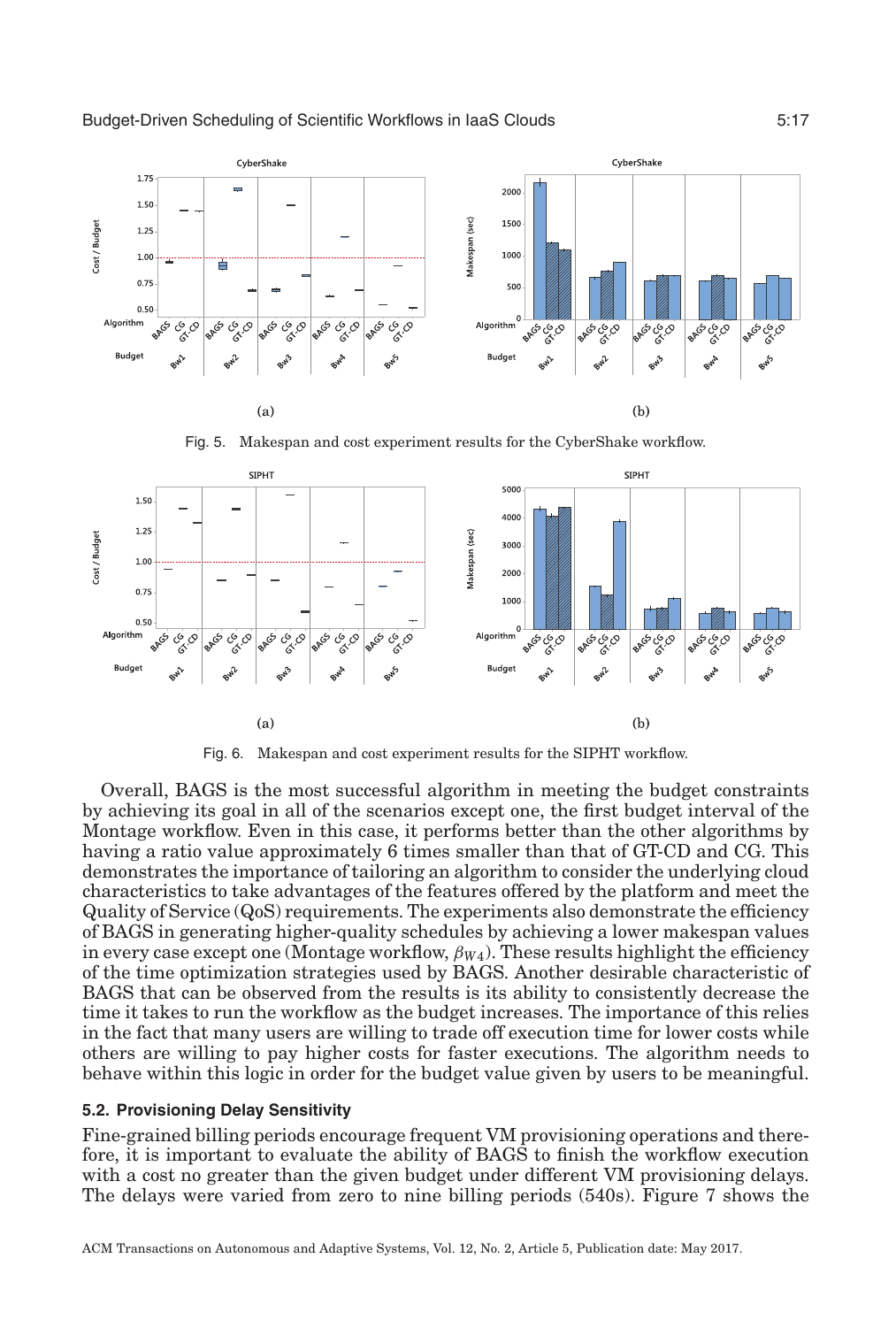<span id="page-17-1"></span>

Fig. 7. Cost to budget ratios obtained for each of the workflows with varying VM provisioning delays.

ratios of cost to budget obtained for the each of the workflow applications across all five budgets. Identical outlier data points are displayed as a single symbol.

For the Ligo application, the mean and median ratio values remained under one for all of the provisioning delays. However, for the last two values, 420s and 540s, the maximum ratio value obtained is slightly higher than one. This is due to the algorithm being unable to meet the first budget interval, as it becomes too strict for it to be achievable with such high provisioning delays. The results for the Montage workflow display maximum or outlier values greater than one in every case, this is inline with what was found when analyzing the performance of the algorithms, the first budget is too strict for BAGS to finish on time regardless of the provisioning delay. The mean and median values, however, remain well below one in every case. For the CyberShake application, outliers greater than one start to appear from a provisioning delay value of 120s onwards. Once again, these ratios correspond to the strictest budget and they increase in value as the delay increases. In the Epigenomics and SIPHT cases, all of the ratio data points are below one, demonstrating the ability of BAGS to adapt to increasing provisioning delays as long as the budget allows for it.

#### <span id="page-17-0"></span>**5.3. Performance Degradation Sensitivity**

Recognising performance variability is important for schedulers so they can recover from unexpected delays and fulfill the QoS requirements. The sensitivity of the algorithm to VM CPU performance variation was studied by analyzing the cost to budget ratio under different degradation values. It was modeled using a normal distribution with a variance of 1% and different average and maximum values. The average values were defined as half of the maximum CPU performance degradation which range from 0% to 80%.

The results obtained are depicted in Figure [8,](#page-18-0) identical outlier data points are displayed as a single symbol. The mean and median ratio values are under one for all of the degradation values for the Ligo application. With an 80% maximum degradation, however, the maximum ratio obtained is just over one and corresponds to the strictest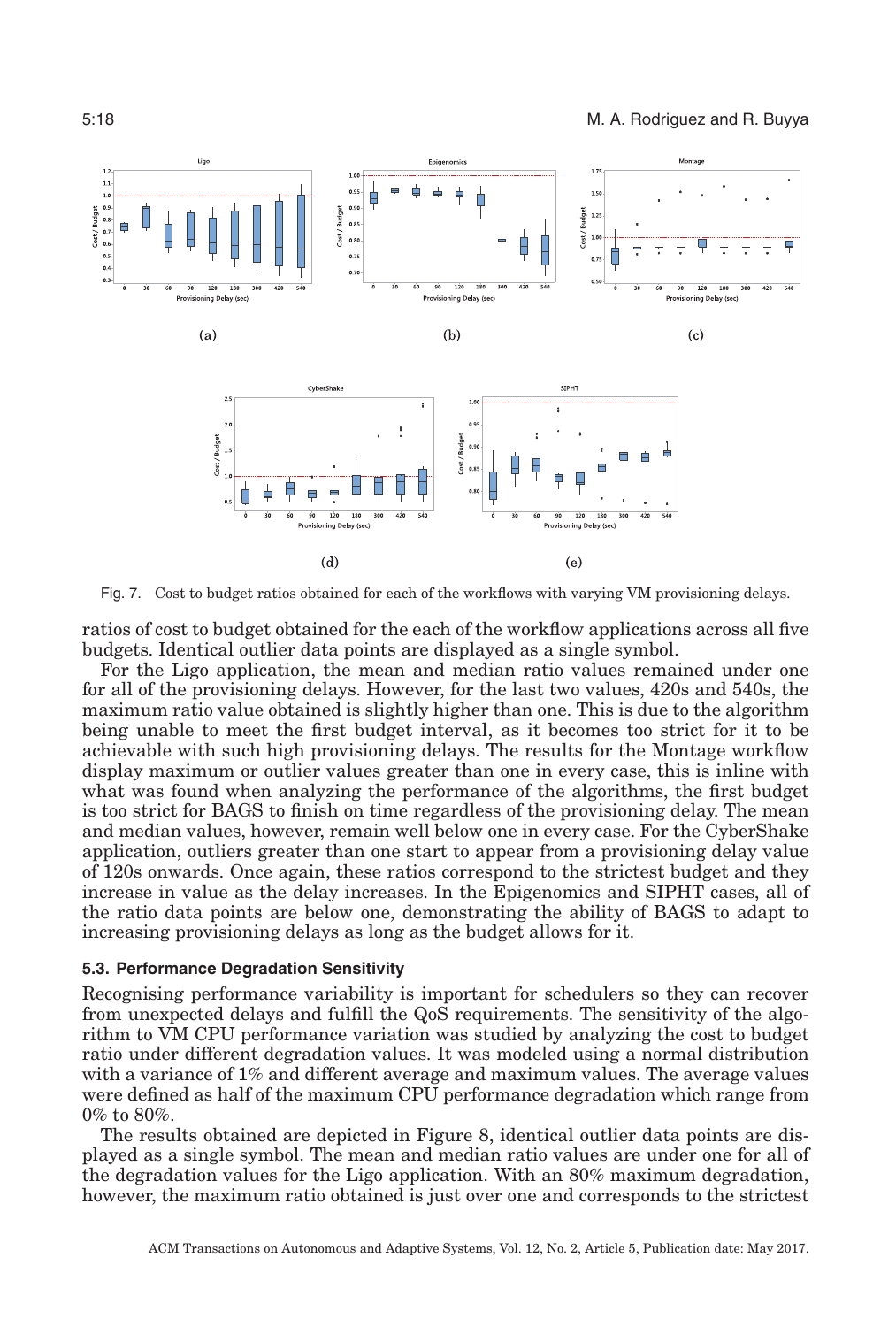### Budget-Driven Scheduling of Scientific Workflows in IaaS Clouds 5:19

<span id="page-18-0"></span>

Fig. 8. Cost to budget ratios obtained for each of the workflows with different CPU performance variation values.

budget value. The results are similar for the Epigenomics application, but in this case, a greater sensitivity to the unexpected delays is seen in the case of 80% maximum degradation, with the median being slightly higher than one. The outliers displayed in the Montage box plot correspond once again to the first budget, which is too strict to be met regardless of the provisioning delay or performance variation. All the other ratios obtained remained under one for this application. The CyberShake workflow is more sensitive to degradation with the maximum ratio values exceeding one from 50% onwards. These belong to the strictest budget as the mean and median values are well below one in all of the cases. Finally, the results obtained for SIPHT demonstrate the algorithm is capable of finishing within budget in most of the cases, except for some outlier data points for the three greater performance variation values.

Another potential cause for exceeding the budget constraint is the fact that BAGS creates a static provisioning plan for BoTs with multiple tasks. Although this enables the algorithm to make better optimization decisions to minimize the makespan of workflows, it also affects its responsiveness to changes in the environment. These results demonstrate, however, that despite this, BAGS is still successful in achieving its budget goal in the vast majority of cases. As a future work, a rescheduling strategy for multi-task BoTs will be explored with the aim of further reducing the impact of unexpected delays.

# **5.4. Mathematical Models Solve Time**

The time taken to solve the MILP models for homogeneous and heterogeneous bags was also studied. The number of tasks used as input to the homogeneous BoT model was varied from 10 to 1,000 while the number of tasks for the heterogeneous BoT model was varied from 10 to 100. For each of these values, experiments using 10 different budget values ranging from stricter to more relaxed ones were performed. Figures [9](#page-19-1) and [10](#page-19-2) summarize the results obtained. Both models were formulated in AMPL and solved using the default configuration of CPLEX.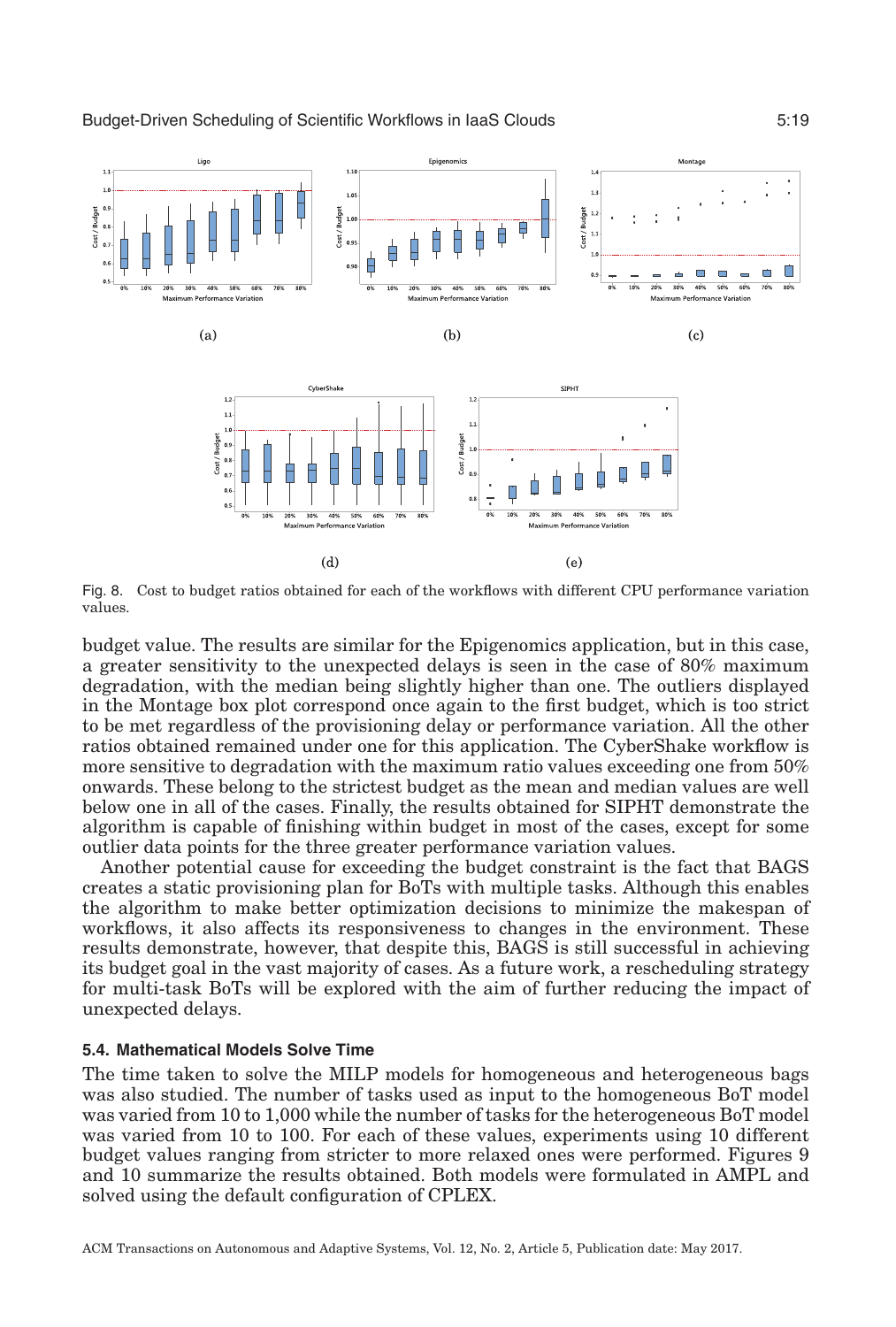<span id="page-19-1"></span>

<span id="page-19-2"></span>Fig. 9. Solve time for the homogeneous BoT MILP model. The results display the time for solving the MILP with four different VM types and across 10 different budgets, ranging from stricter to more relaxed ones.



Fig. 10. Solve time for the heterogeneous BoT MILP model. The results display the time for solving the MILP with four different VM types and across 10 different budgets, ranging from stricter to more relaxed ones.

The results obtained for the homogeneous BoT case demonstrate the scalability of the proposed model with the maximum time taken to solve the problem being approximately 4.5min for 800 tasks and the largest median value being 40s for 1,000 tasks. The performance of the heterogeneous BoT model, however, is greatly affected by the number of tasks being scheduled. For 100 tasks, the maximum solve time obtained is in the order of 14min, this value is too high and unpractical for our scheduling scenario. Based on these results, the maximum number of tasks,  $N_{bot}^{het}$ , allowed in an heterogeneous bag was defined as 50, for which we obtained a maximum solve time of approximately 4.5min.

#### **6. CONCLUSIONS**

<span id="page-19-0"></span>BAGS, an adaptive resource provisioning and scheduling algorithm for scientific workflows in clouds capable of generating high-quality schedules, was presented in this article. It has as objective minimizing the overall workflow makespan while meeting a user-defined budget constraint. The algorithm is dynamic to respond to unexpected delays and environmental dynamics common in cloud computing. It also has a static component to schedule groups of tasks that allows it to find the optimal schedule for a set of workflow tasks improving the quality of the schedules it generates.

The simulation experiments show that our solution has an overall better performance than other state-of-the-art algorithms. It is successful in meeting the strictest budgets under unpredictable situations involving CPU and network performance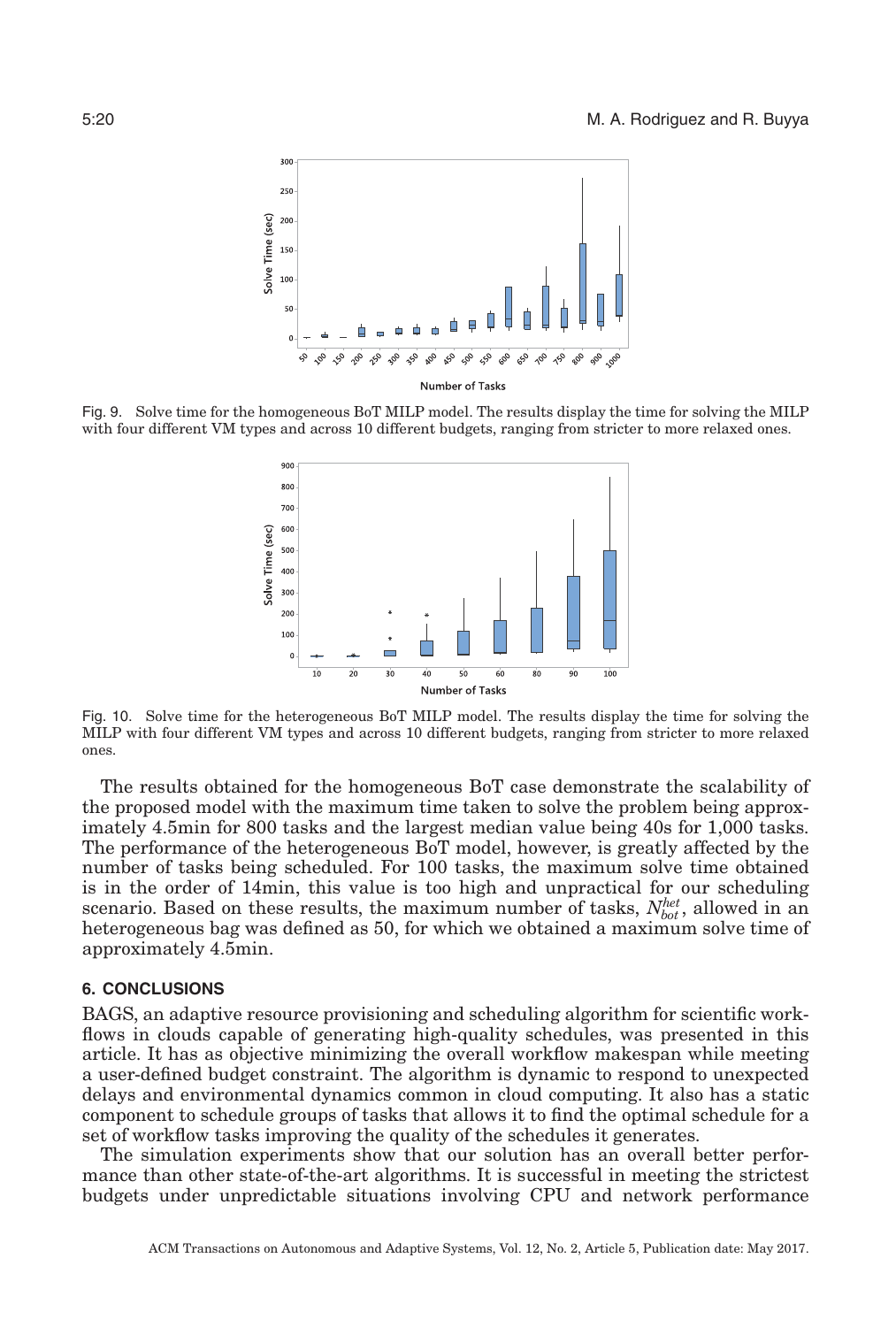variation as well as VM provisioning delays. As a future work, a rescheduling strategy for multi-task BoTs will be explored with the aim of further reducing the impact of performance degradation. Different budget distribution strategies as well as a more scalable heuristic to schedule heterogeneous BoTs will also be studied.

## **REFERENCES**

- <span id="page-20-1"></span>Eun-Kyu Byun, Yang-Suk Kee, Jin-Soo Kim, and Seungryoul Maeng. 2011. Cost optimized provisioning of elastic resources for application workflows. *Future Gener. Comput. Syst.* 27, 8 (2011), 1011–1026.
- <span id="page-20-19"></span>Rodrigo N. Calheiros, Rajiv Ranjan, Anton Beloglazov, Cesar A. F. De Rose, and Rajkumar Buyya. 2011. ´ CloudSim: A toolkit for modeling and simulation of cloud computing environments and evaluation of resource provisioning algorithms. *Softw. Pract. Exper.* 41, 1 (2011), 23–50.
- <span id="page-20-8"></span>Thiago A. L. Genez, Luiz F. Bittencourt, and Edmundo R. M. Madeira. 2012. Workflow scheduling for SaaS/PaaS cloud providers considering two SLA levels. In *Proceedings of the Network Operations Management Symposium (NOMS'12)*.
- <span id="page-20-0"></span>Yolanda Gil, Ewa Deelman, Mark Ellisman, Thomas Fahringer, Geoffrey Fox, Dennis Gannon, Carole Goble, Miron Livny, Luc Moreau, and Jim Myers. 2007. Examining the challenges of scientific workflows. *IEEE Comput.* 40, 12 (2007), 26–34.
- <span id="page-20-9"></span>Google. 2015a. Amazon Simple Storage Service. (Nov 2015). Retrieved October 2016 from [http://aws.amazon.](http://aws.amazon.com/s3/) [com/s3/.](http://aws.amazon.com/s3/)
- <span id="page-20-16"></span>Google. 2015b. Google Cloud Storage. (Nov 2015). Retrieved October 2016 from [https://cloud.google.com/](https://cloud.google.com/storage/) [storage/.](https://cloud.google.com/storage/)
- <span id="page-20-10"></span>Google. 2015c. Google Compute Engine. (Nov 2015). Retrieved October 2016 from [https://cloud.google.com/](https://cloud.google.com/compute/) [compute/.](https://cloud.google.com/compute/)
- <span id="page-20-13"></span>A. Gupta and D. Milojicic. 2011. Evaluation of HPC applications on cloud. In *Proceedings of the 2011 6th Open Cirrus Summit (OCS'11)*. 22–26.
- <span id="page-20-14"></span>A. Iosup, S. Ostermann, M. N. Yigitbasi, R. Prodan, T. Fahringer, and D. Epema. 2011. Performance analysis of cloud computing services for many-tasks scientific computing. *IEEE Trans. Parallel Distrib. Syst.* 22, 6 (June 2011), 931–945.
- <span id="page-20-15"></span>Keith R. Jackson, Lavanya Ramakrishnan, Krishna Muriki, Shane Canon, Shreyas Cholia, John Shalf, Harvey J. Wasserman, and Nicholas J. Wright. 2010. Performance analysis of high performance computing applications on the amazon web services cloud. In *Proceedings of the International Conference on Cloud Computing Technology and Science (CloudCom)*.
- <span id="page-20-18"></span>Gideon Juve, Ann Chervenak, Ewa Deelman, Shishir Bharathi, Gaurang Mehta, and Karan Vahi. 2013. Characterizing and profiling scientific workflows. *Future Gener. Comput. Syst.* 29, 3 (2013), 682–692.
- <span id="page-20-7"></span>Maciej Malawski, Kamil Figiela, Marian Bubak, Ewa Deelman, and Jarek Nabrzyski. 2015. Scheduling multilevel deadline-constrained scientific workflows on clouds based on cost optimization. *Sci. Program.* 2015, 5 (2015).
- <span id="page-20-4"></span>Maciej Malawski, Gideon Juve, Ewa Deelman, and Jarek Nabrzyski. 2012. Cost-and deadline-constrained provisioning for scientific workflow ensembles in IaaS clouds. In *Proceedings of the International Conference on High Performance Computing, Networking, and Storage Analysis (SC'12).*
- <span id="page-20-2"></span>Ming Mao and Marty Humphrey. 2011. Auto-scaling to minimize cost and meet application deadlines in cloud workflows. In *Proceedings of the International Conference on High Performance Computing, Networking, and Storage Analysis (SC'11)*.
- <span id="page-20-6"></span>Ming Mao and Marty Humphrey. 2013. Scaling and scheduling to maximize application performance within budget constraints in cloud workflows. In *Proceedings of the International Parallel & Distributed Processing Symposium (IPDPS'13)*. IEEE, 67–78.
- <span id="page-20-11"></span>Microsoft. 2015. Microsoft Azure. (Nov 2015). Retrieved October 2016 from [https://azure.microsoft.com.](https://azure.microsoft.com)
- <span id="page-20-12"></span>Simon Ostermann, Alexandria Losup, Nezih Yigitbasi, Radu Prodan, Thomas Fahringer, and Dick Epema. 2010. A performance analysis of EC2 cloud computing services for scientific computing. In *Cloud Computing.* Springer, 115–131.
- <span id="page-20-5"></span>Ilia Pietri, Maciej Malawski, Gideon Juve, Ewa Deelman, Jarek Nabrzyski, and Rizos Sakellariou. 2013. Energy-constrained provisioning for scientific workflow ensembles. In *Proceedings of the International Conference on Cloud Green Computing (CGC'13)*.
- <span id="page-20-3"></span>Deepak Poola, Kotagiri Ramamohanarao, and Rajkumar Buyya. 2014. Fault-tolerant workflow scheduling using spot instances on clouds. *Proc. Comput. Sci.* 29 (2014), 523–533.
- <span id="page-20-17"></span>Rackspace. 2015. Rackspace Block Storage. (Nov 2015). Retrieved October 2016 from [http://www.rack](http://www.rackspace.com.au/cloud/block-storage) [space.com.au/cloud/block-storage.](http://www.rackspace.com.au/cloud/block-storage)